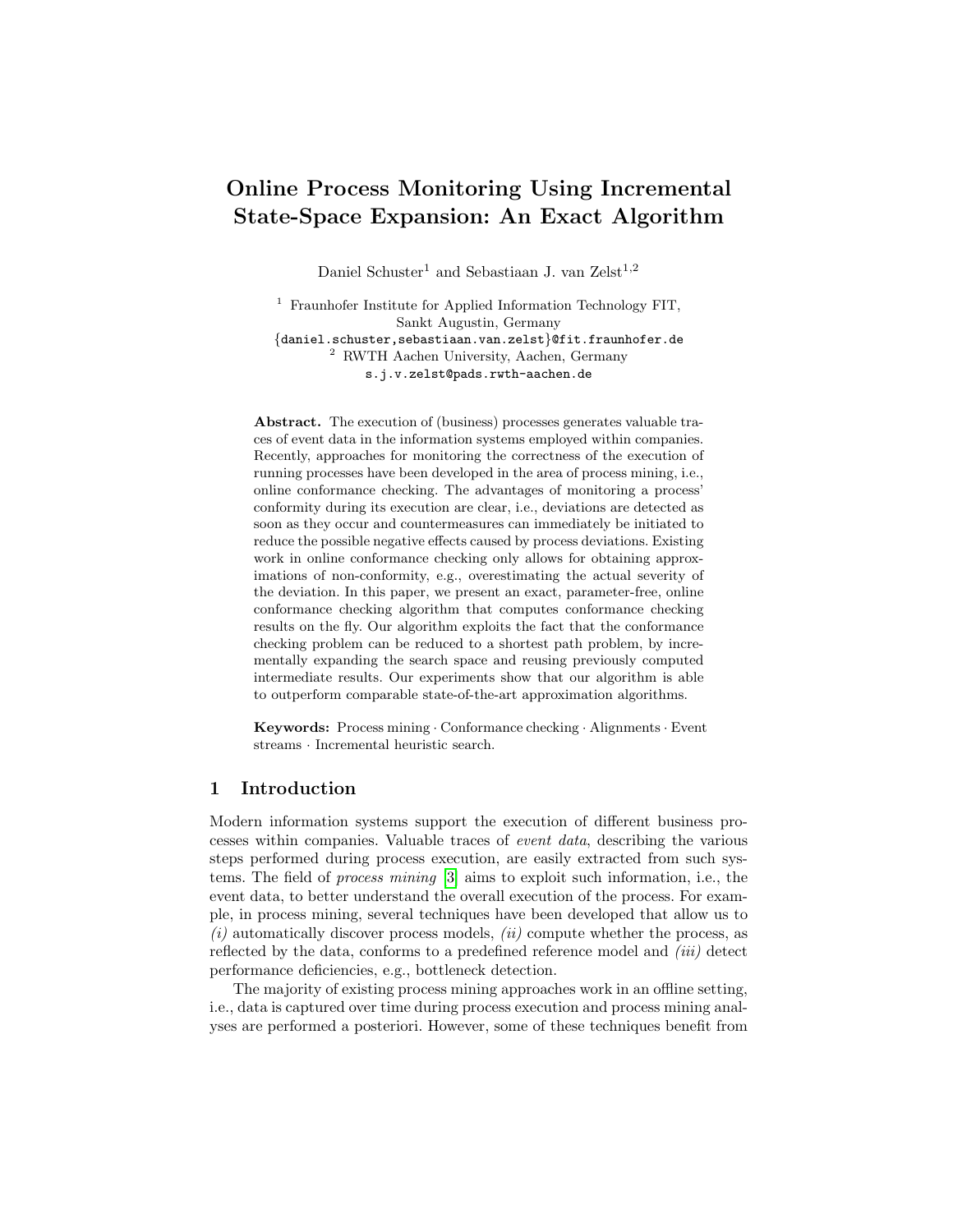<span id="page-1-0"></span>

Fig. 1: Overview of online process monitoring. Activities are performed for different process instances, identified by a case-id, over time. Whenever a new activity is executed, the sequence of already executed activities within the given case/process instance is checked for conformance w.r.t. a reference process model

an online application scenario, i.e., analyzing the process at the moment it is executed. Reconsider conformance checking, i.e., computing whether a process' execution conforms to a reference model. Checking conformance in an online setting allows the process owner to detect and counteract non-conformity at the moment it occurs (Fig. [1\)](#page-1-0). Thus, potential negative effects caused by a process deviation can be mitigated or eliminated. This observation inspired the development of novel conformance checking algorithms working in an online setting [\[7,](#page-15-1) [8,](#page-15-2) [22\]](#page-16-0). However, such algorithms provide approximations of non-conformity and/or use high-level abstractions of the reference model and the event data, i.e., not allowing us to obtain an exact quantification of non-conformance.

In this paper, we propose a novel, exact solution for the online conformance checking problem. We present a parameter-free algorithm that computes exact conformance checking results and provides an exact quantification of nonconformance. Our algorithm exploits the fact that the computation of conformance checking results can be reduced to a shortest path problem. In fact, we extend the search space in the course of a process instance execution and compute shortest paths by utilizing previous results every time new behavior is observed. Moreover, we explicitly exploit specific properties of the search space when solving the conformance checking problem. Therefore, the proposed incremental algorithm is specifically designed for online conformance checking and cannot be directly applied to general shortest path problems. The conducted experiments show that the proposed approach outperforms existing approximation algorithms and additionally guarantees exact results.

The remainder of this paper is structured as follows. In Section [2,](#page-2-0) we present related work regarding conformance checking and incremental search algorithms. In Section [3,](#page-2-1) we present preliminaries. In Section [4,](#page-7-0) we present the main algorithm. In Section [5,](#page-11-0) we prove the correctness of the proposed algorithm. We evaluate the proposed algorithm and present the results of the experiments conducted in Section [6.](#page-12-0) Finally, we conclude the paper in Section [7.](#page-15-3)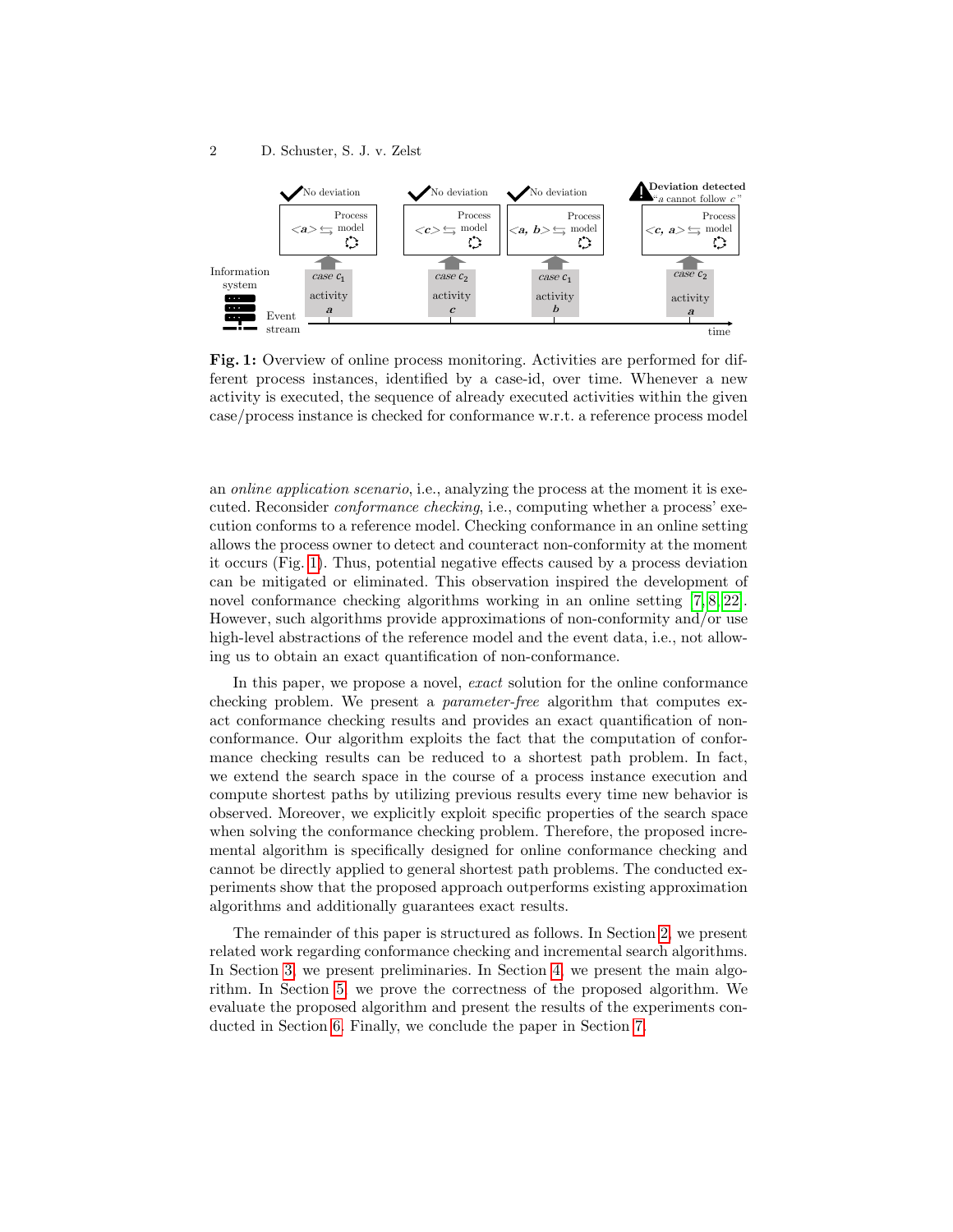## <span id="page-2-0"></span>2 Related Work

In this section, we first focus on (online) conformance checking techniques. Subsequently, we present related work regarding incremental search algorithms.

Two early techniques, designed to compute conformance statistics, are tokenbased replay [\[21\]](#page-16-1) that tries to replay the observed behavior on a reference model and footprint-based comparison [\[3\]](#page-15-0), in which the event data and the process model are translated into the same abstraction and then compared. As an alternative, alignments have been introduced [\[2,](#page-15-4)[4\]](#page-15-5) that map the observed behavioral sequences to a feasible execution sequence as described by the (reference) process model. Alignments indicate whether behavior is missing and/or whether inappropriate behavior is observed. The problem of finding an alignment was shown to be reducible to the shortest path problem [\[4\]](#page-15-5).

The aforementioned techniques are designed for offline usage, i.e., they work on static (historical) data. In [\[22\]](#page-16-0), an approach is presented to monitor ongoing process executions based on an event stream by computing partially completed alignments each time a new event is observed. The approach results in approximate results, i.e., false negatives occur w.r.t. deviation detection. In this paper, we propose an approach that extends and improves [\[22\]](#page-16-0). In [\[7\]](#page-15-1), the authors propose to pre-calculate a transition system that supports replay of the ongoing process. Costs are assigned to the transition system's edges and replaying a deviating process instance leads to larger (non-zero) costs. Finally, [\[8\]](#page-15-2) proposes to compute conformance of a process execution based on all possible behavioral patterns of the activities of a process. However, the use of such patterns leads to a loss of expressiveness in deviation explanation and localization.

In general, incremental search algorithms find shortest paths for similar search problems by utilizing results from previously executed searches [\[15\]](#page-16-2). In [\[13\]](#page-16-3), the Lifelong Planning  $A^*$  algorithm is introduced that is an incremental version of the A<sup>∗</sup> algorithm. The introduced algorithm repeatedly calculates a shortest path from a fixed start state to a fixed goal state while the edge costs may change over time. In contrast, in our approach, the goal states are constantly changing in each incremental execution, whereas the edge costs remain fixed. Moreover, only new edges and vertices are incrementally added, i.e., the already existing state space is only extended. In [\[14\]](#page-16-4), the Adaptive  $A^*$  algorithm is introduced, which is also an incremental version of the  $A^*$  algorithm. The Adaptive  $A^*$  algorithm is designed to calculate a shortest path on a given state space from an incrementally changing start state to a fixed set of goal states. In contrast to our approach, the start state is fixed in each incremental execution.

# <span id="page-2-1"></span>3 Background

In this section, we present basic notations and concepts used within this paper. Given a set  $X$ , a multiset  $B$  over  $X$  allows us to assign a multiplicity to the elements of X, i.e.,  $B: X \to \mathbb{N}_0$ . Given  $X = \{x, y, z\}$ , the multiset  $[x^5, y]$  contains 5 times x, once y and no z. The set of all possible multisets over a set  $X$  is denoted by  $\mathcal{B}(X)$ . We write  $x \in B$  if x is contained at least once in multiset B.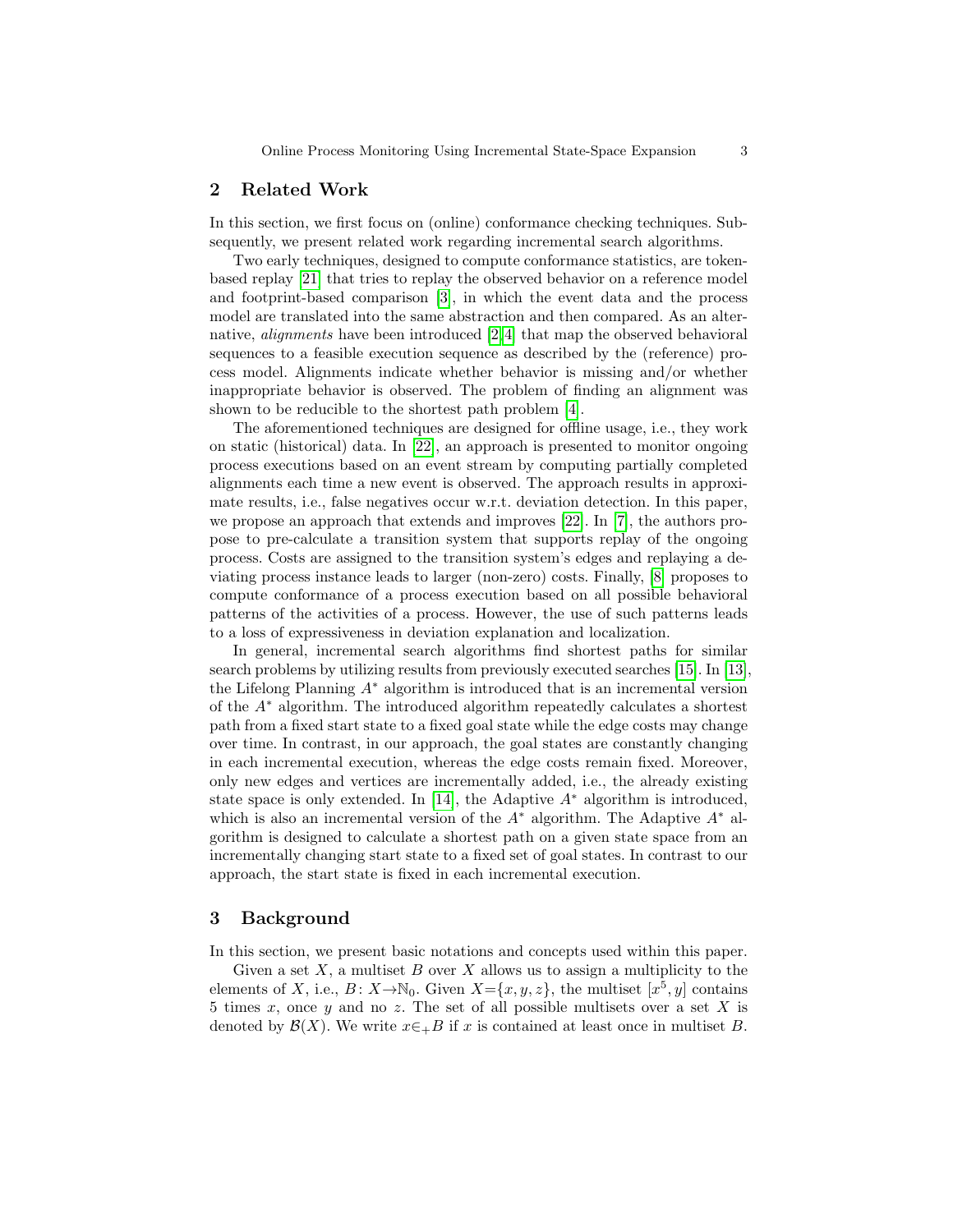<span id="page-3-0"></span>Table 1: Example event log fragment

| $\bf Case$ | Activity                   |        | Resource Time-stamp    |  |  |  |  |
|------------|----------------------------|--------|------------------------|--|--|--|--|
| .          |                            |        |                        |  |  |  |  |
|            | $13152$ create account (a) | Wil    | $19 - 04 - 08$ $10:45$ |  |  |  |  |
|            | $13153$ create account (a) | Bas    | $19 - 04 - 08$ $11:12$ |  |  |  |  |
|            | 13154 request quote $(c)$  | Daniel | 19-04-08 11:14         |  |  |  |  |
| 13155      | request quote $(c)$        | Daniel | $19 - 04 - 08$ $11:40$ |  |  |  |  |
|            | $13152$ submit order (b)   | Wil    | 19-04-08 11:49         |  |  |  |  |
|            |                            |        |                        |  |  |  |  |



Fig. 2: Schematic example of an event stream

A sequence  $\sigma$  of length n, denoted by  $|\sigma|=n$ , over a base set X assigns an element to each index, i.e.,  $\sigma: \{1, \ldots, n\} \rightarrow X$ . We write a sequence  $\sigma$  as  $\langle \sigma(1), \sigma(2), ..., \sigma(|\sigma|) \rangle$ . Concatenation of sequences is written as  $\sigma \cdot \sigma'$ , e.g.,  $\langle x, y \rangle$ .  $\langle z \rangle = \langle x, y, z \rangle$ . The set of all possible sequences over base set X is denoted by  $X^*$ . For element inclusion, we overload the notation for sequences, i.e., given  $\sigma \in X^*$ and  $x \in X$ , we write  $x \in \sigma$  if  $\exists 1 \leq i \leq |\sigma| (\sigma(i)=x)$ , e.g.,  $b \in \langle a, b \rangle$ .

Let  $\sigma \in X^*$  and let  $X' \subseteq X$ . We recursively define  $\sigma_{\downarrow_{X'}} \in X'^*$  with:  $\langle \rangle_{\downarrow_{X'}} = \langle \rangle$ ,  $(\langle x \rangle \cdot \sigma)_{\downarrow_{X'}} = \langle x \rangle \cdot \sigma_{\downarrow_{X'}}$  if  $x \in X'$  and  $(\langle x \rangle \cdot \sigma)_{\downarrow_{X'}} = \sigma_{\downarrow_{X'}}$  if  $x \notin X'$ . For example, let  $X' = \{a, b\}, X = \{a, b, c\}, \sigma = \langle a, c, b, a, c \rangle \in X^*$  then  $\sigma_{\downarrow_{X'}} = \langle a, b, a \rangle$ .

Let  $t=(x_1, ..., x_n)\in X_1\times \cdots \times X_n$  be an *n*-tuple, we let  $\pi_1(t)=x_1, ..., \pi_n(t)=x_n$ denote the corresponding projection functions that extract a specific component from the tuple, e.g.,  $\pi_3((a, b, c))=c$ . Correspondingly, given a sequence  $\sigma = \langle (x_1^1, \ldots, x_n^1), \ldots, (x_1^m, \ldots, x_n^m) \rangle$  with length m containing n-tuples, we define projection functions  $\pi_1^*(\sigma) = \langle x_1^1, \ldots, x_1^m \rangle, \ldots, \pi_n^*(\sigma) = \langle x_n^1, \ldots, x_n^m \rangle$  that extract a specific component from each tuple and concatenate it into a sequence. For instance,  $\pi_2^* \left( \langle (a, b), (c, d), (c, b) \rangle \right) = \langle b, d, b \rangle$ .

Event Logs The data used in process mining are event logs, e.g., consider Tab. [1.](#page-3-0) Each row corresponds to an event describing the execution of an activity in the context of an instance of the process. For simplicity, we use short-hand activity names, e.g., a for "create account". The events related to Case-id 13152 describe the activity sequence  $\langle a, b \rangle$ .

Event streams In this paper, we assume an *event stream* rather than an event log. Conceptually, an event stream is an (infinite) sequence of events. In Fig. [2,](#page-3-0) we depict an example. For instance, the first event,  $(13152, a)$ , indicates that for a process instance with case-id 13152 activity a was performed.

Definition 1 (Event; Event Stream). Let  $C$  denote the universe of case identifiers and A the universe of activities. An event e $\in \mathcal{C} \times \mathcal{A}$  describes the execution of an activity  $a \in \mathcal{A}$  in the context of a process instance identified by  $c \in \mathcal{C}$ . An event stream S is a sequence of events, i.e.,  $S \in (C \times A)^*$ .

As indicated in Table [1,](#page-3-0) real-life events contain additional information, e.g., resource information, and are usually uniquely identifiable by an event id. However, for the purpose of this paper, we are only interested in the executed activity, the case-id of the corresponding process instance and the order of events.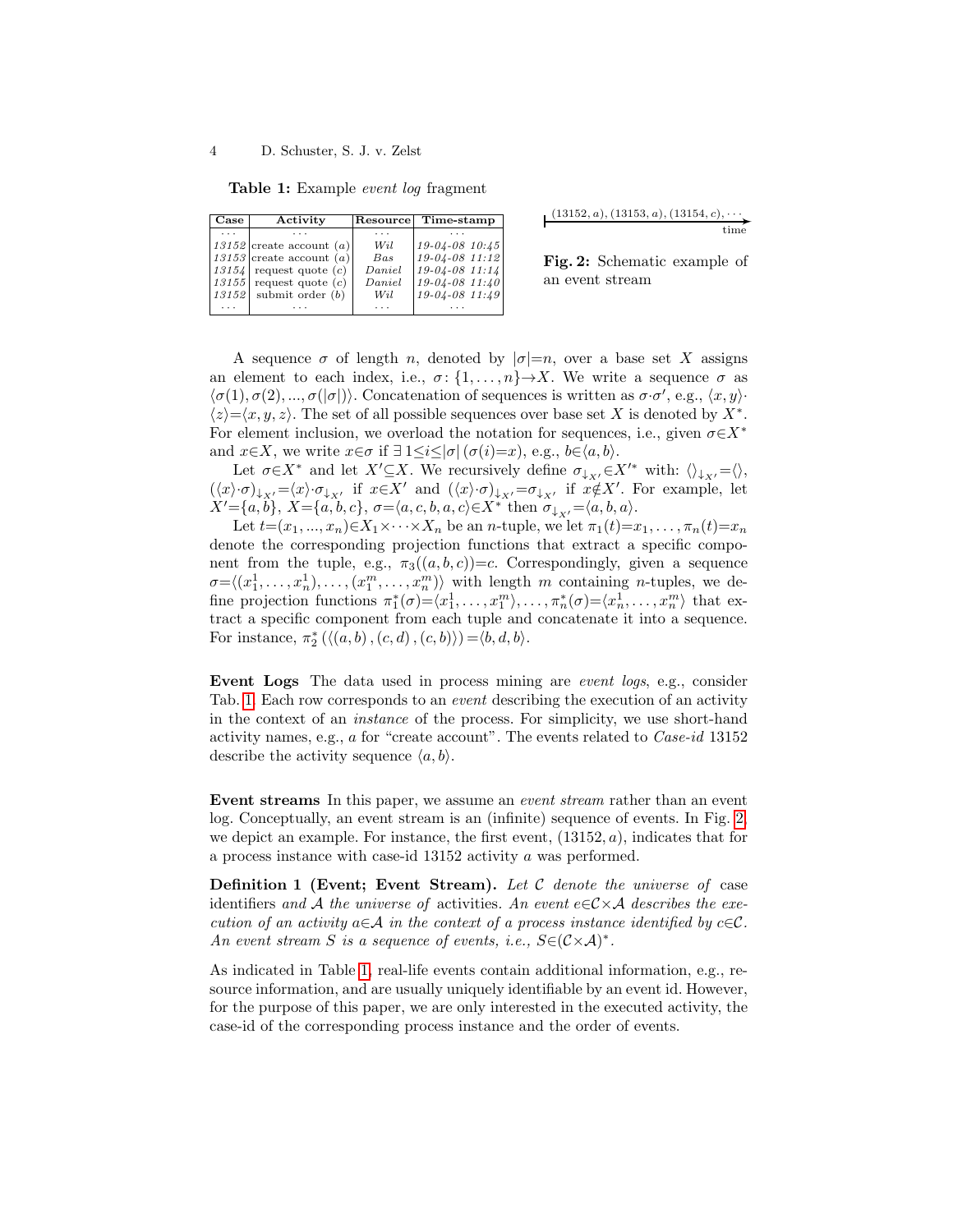<span id="page-4-0"></span>

**Fig. 3:** Example WF-net  $N_1$  with visualized initial marking  $[p_1]$  and final marking  $[p_3]$  describing a simplified ordering process. First "create account" is optionally executed. Next, either "submit order" or "request quote" is executed

Process Models Process models allow us to describe the (intended) behavior of a process. In this paper, we focus on sound Workflow nets [\[1\]](#page-15-6). A Workflow net (WF-net) is a subclass of Petri nets [\[20\]](#page-16-5). Sound WF-nets, in turn, are a subclass of WF-nets with favorable behavioral properties, e.g., no deadlocks and livelocks. Consider Fig. [3,](#page-4-0) where we depict a sound WF-net. We use WF-nets since many high-level process modeling formalism used in practice, e.g. BPMN [\[10\]](#page-16-6), are easily translated into WF-nets. Moreover, it is reasonable to assume that an experienced business process designer creates sound process models.

Petri nets consist of a set of places P, visualized as circles, and a set of transitions T, visualized as rectangular boxes. Places and transitions are connected by arcs which are defined by the set  $F=(P\times T)\cup(T\times P)$ . Given an element  $x\in P\cup T$ , we write  $x \bullet = \{y \in P \cup T \mid (x, y) \in F\}$  to define all elements y that have an incoming arc from x. Symmetrically,  $\bullet x = \{y \in P \cup T \mid (y, x) \in F\}$ , e.g.,  $\bullet p_2 = \{t_1, t_2\}$  (Fig. [3\)](#page-4-0).

The state of a Petri net, i.e., a marking  $M$ , is defined by a multiset of places, i.e.,  $M \in \mathcal{B}(P)$ . Given a Petri net N with a set of places P and a marking  $M \in \mathcal{B}(P)$ , a marked net is written as  $(N, M)$ . We denote the initial marking of a Petri net with  $M_i$  and the final marking with  $M_f$ . We denote a Petri net as  $N=(P, T, F, M_i, M_f, \lambda)$ . The labeling function  $\lambda: T \to \mathcal{A} \cup {\tau}$  assigns an (possibly invisible, i.e.,  $\tau$ ) activity label to each transition, e.g.,  $\lambda(t_1)=a$  in Fig. [3.](#page-4-0)

The transitions of a Petri net allow to change the state. Given a marking  $M\in\mathcal{B}(P)$ , a transition t is enabled if  $\forall p\in\bullet t (M(p)>0)$ . An enabled transition can fire, yielding marking  $M' \in \mathcal{B}(P)$ , where  $M'(p) = M(p) + 1$  if  $p \in t \bullet \backslash \bullet t$ ,  $M'(p) = M(p) - 1$  if  $p \in \mathbf{t} \setminus \mathbf{t}$ , otherwise  $M'(p) = M(p)$ . We write  $(N, M)[t]$  if t is enabled in M and we write  $(N, M) \xrightarrow{t} (N, M')$  to denote that firing tran-sition t in marking M yields marking M'. In Fig. [3,](#page-4-0) we have  $(N_1, [p_1])[t_1)$ as well as  $(N_1, [p_1]) \xrightarrow{t_1} (N_1, [p_2])$ . If a sequence of transitions  $\sigma \in T^*$  leads from marking M to M', we write  $(N, M) \xrightarrow{\sigma} (N, M')$ . We let  $\mathcal{R}(N, M) = \{M' \in \mathcal{B}(P) \mid \mathcal{B}(N, M')\}$  $\exists \sigma \in T^*(N, M) \stackrel{\sigma}{\rightarrow} (N, M')\}$  denote the state space/all reachable markings of N given an initial marking M.

A  $WF-net\ N=(P, T, F, [p_i], [p_o], \lambda)$  is a Petri net with a unique source place  $p_i$ and a unique sink place  $p_o$ , i.e.,  $M_i=[p_i]$  and  $M_f=[p_o]$ . Moreover, every element  $x \in P \cup T$  is on a path from  $p_i$  to  $p_o$ .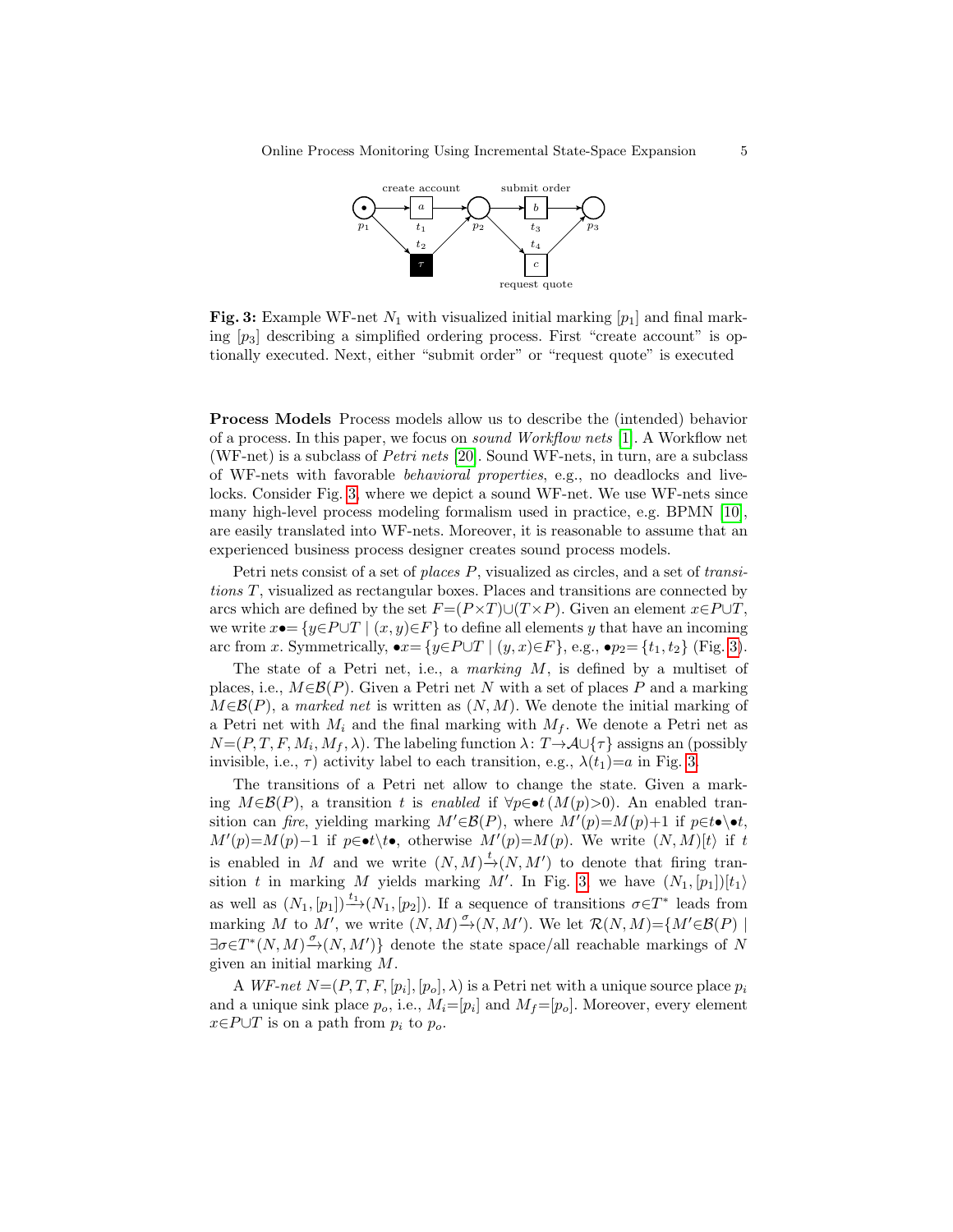

<span id="page-5-0"></span>**Fig. 4:** Three possible alignments for WF-net  $N_1$  (Fig. [3\)](#page-4-0) and trace  $\langle a, b, c \rangle$ 

Alignments To explain traces in an event log w.r.t. a reference model, we use alignments [\[4\]](#page-15-5), which map a trace onto an execution sequence of a model. Exemplary alignments are depicted in Fig. [4.](#page-5-0) The first row of an alignment (ignoring the skip symbol  $\gg$ ) equals the trace and the second row (ignoring  $\gg$ ) represents a sequence of transitions leading from the initial to the final marking.

We distinguish three types of *moves* in an alignment. A *synchronous move* (light-gray) matches an observed activity to the execution of a transition, where the transition's label must match the activity. Log moves (dark-gray) indicate that an activity is not re-playable in the current state of the process model. Model moves (white) indicate that the execution of a transition cannot be mapped onto an observed activity. They can be further differentiated into invisible- and visible model moves. An invisible model move consists of an inherently invisible transition  $(\lambda(t)=\tau)$ . Visible model moves indicate that an activity should have taken place w.r.t the model but was not observed at that time.

In an online setting, an event stream is assumed to be infinite. A new event for a given process instance can occur at any time. Hence, we are interested in explanations of the observed behavior that still allow us to reach the final state in the reference model, i.e., prefix-alignments. The first row of a prefix-alignment also corresponds to the trace, but the second row corresponds to a sequence of transitions leading from the initial marking to a marking from which the final marking can still be reached. For a formal definition, we refer to [\[4\]](#page-15-5).

Since multiple (prefix-)alignments exist, we are interested in an alignment that minimizes the mismatches between the trace and the model. Therefore, we assign costs to moves. We use the standard cost function, which assigns cost 0 to synchronous moves and invisible model moves, and cost 1 to log- and visible model moves. A (prefix-)alignment is optimal if it has minimal costs.

To compute an optimal (prefix-)alignment, we search for a shortest path in the state-space of the synchronous product net (SPN) [\[4\]](#page-15-5). An SPN is composed of a trace net and the given WF-net. In Fig. [5a,](#page-6-0) we depict an example trace net. We refer to [\[4\]](#page-15-5) for a formal definition of the trace net. In Fig. [5b](#page-6-0) we depict an example SPN. Each transition in the SPN corresponds to a (prefix- )alignment move. Hence, we can assign costs to each transition. Any path in the state-space (sequence of transitions in the SPN) from  $[p'_0, p_1]$  to  $[p'_3, p_3]$  corresponds to an alignment of  $N_1$  and  $\langle a, b, c \rangle$ . For the given example, a shortest path with cost 1, which corresponds to the first alignment depicted in Fig. [4,](#page-5-0) is:  $(N^S_1, [p'_0, p_1]) \xrightarrow{(t'_1, t_1)} (N^S_1, [p'_1, p_2]) \xrightarrow{(t'_2, \gg)} (N^S_1, [p'_2, p_2]) \xrightarrow{(t'_3, t_4)} (N^S_1, [p'_3, p_3])$ To compute a *prefix-alignment*, we look for a shortest path from the initial marking to a marking  $M \in \mathcal{R}(N_1^S, [p'_0, p_1])$  such that  $M(p'_3)=1$ , i.e., the last place of the trace net part is marked. Next, we formally define the SPN.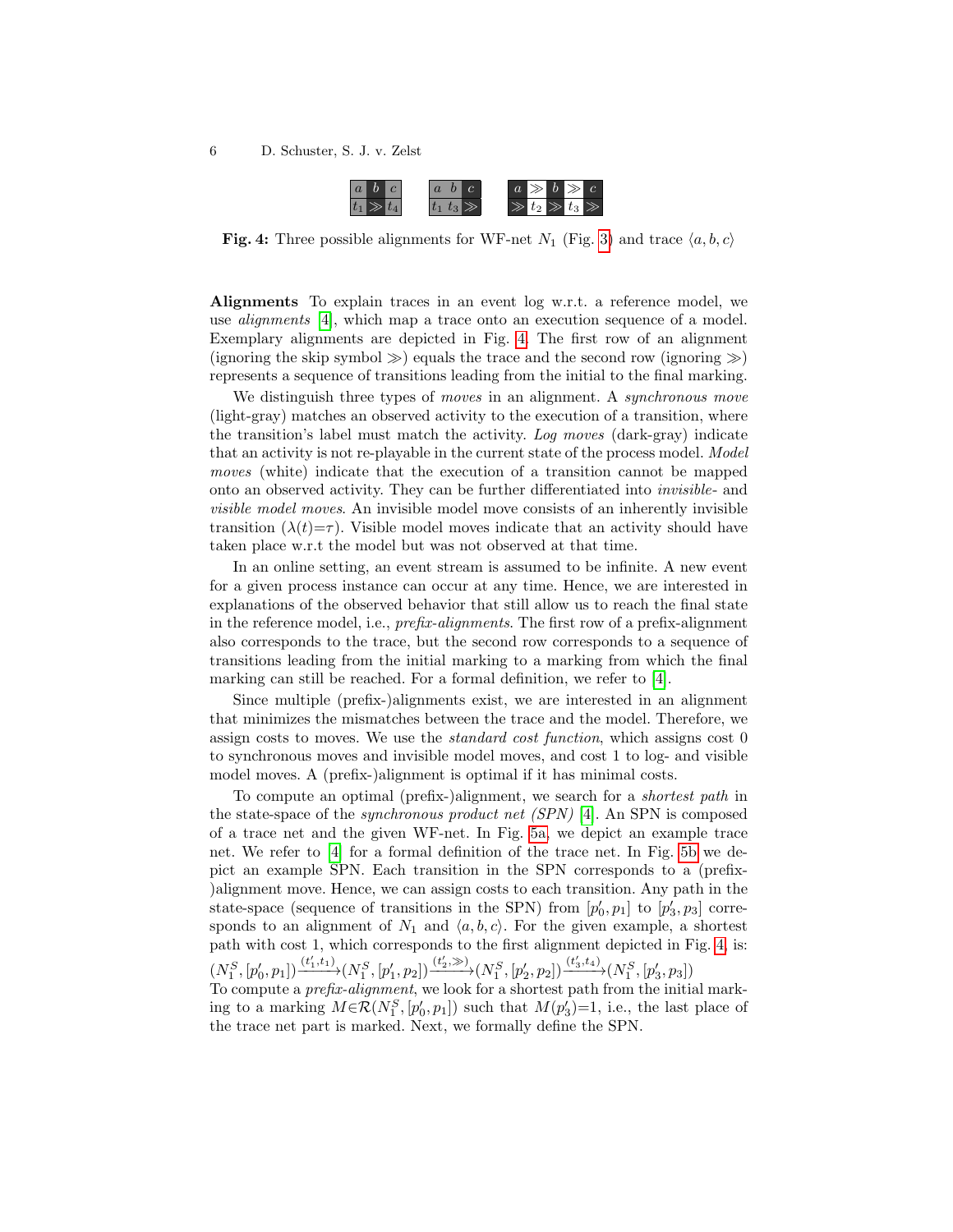<span id="page-6-0"></span>

Fig. 5: Construction of a trace net and a synchronous product net (SPN)

Definition 2 (Synchronous Product Net (SPN)). For a given trace  $\sigma$ , the corresponding trace net  $N^{\sigma} = (P^{\sigma}, T^{\sigma}, F^{\sigma}, [p_i^{\sigma}], [p_o^{\sigma}], \lambda^{\sigma})$  and a WF-net  $N = (P, T,$  $F, [p_i], [p_o], \lambda)$  s.t.  $P^{\sigma} \cap P = \emptyset$  and  $F^{\sigma} \cap F = \emptyset$ , we define the SPN  $N^S = (P^S, T^S, \mathcal{O})$  $F^S, M_i^S, M_f^S, \lambda^S) \ \ s.t. \colon$ 

$$
- PS = Pσ ∪ P
$$
  
\n
$$
- TS = (Tσ × {≈}) ∪ (({⟩} × T) ∪ {(t, t) ∈ Tσ × T | λ(t) = λσ(t') ≠ τ}
$$
  
\n
$$
- FS = {(p, (t', t)) ∈ PS × TS | (p, t') ∈ Fσ ∨ (p, t) ∈ F} ∪ {((t', t), p) ∈ TS × PS | (t', p)
$$
  
\n
$$
∈ Fσ ∨ (t, p) ∈ F
$$
  
\n
$$
- MSi = [pσi, pi] and MSf = [pσσ, po]
$$
  
\n
$$
- λS : TS → (A ∪ {τ} ∪ {≥}) × (A ∪ {τ} ∑ ∃ {≥}) (assuming ≫ ∉A ∪ {τ}) s.t.:
$$
  
\n• λ<sup>S</sup>(*t'*, ≫) = (λ<sup>σ</sup>(*t'*), ≫) for *t* ∈ T<sup>σ</sup>  
\n• λ<sup>S</sup>(≫ , *t*) = (≈, λ(*t*)) for *t* ∈ T<sup>σ</sup>, *t* ∈ T  
\n• λ<sup>S</sup>(*t'*, *t*) = λ<sup>S</sup>(λ<sup>σ</sup>(*t*), λ(*t*)) for *t'* ∈ T<sup>σ</sup>, *t* ∈ T

Next, we briefly introduce the shortest path algorithm  $A^*$  since our proposed algorithm is based on it and it is widely used for alignment computation [\[4,](#page-15-5) [9\]](#page-16-7).

 $A^*$  algorithm The  $A^*$  algorithm [\[12\]](#page-16-8) is an informed search algorithm that computes a shortest path. It efficiently traverses a search-space by exploiting, for a given state, the *estimated remaining distance*, referred to as the heuristic/ $h$ value, to the closest goal state. The algorithm maintains a set of states of the search-space in its so-called open-set  $O$ . For each state in  $O$ , a path from the initial state to such a state is known and hence, the distance to reach that state, referred to as the  $g$  value, is known. A state from  $O$  with minimal  $f$ -value, i.e.,  $f=q+h$ , is selected for further analysis until a goal state is reached. The selected state itself is moved into the closed set  $C$ , which contains fully investigated states for which a shortest path to those states is known. Furthermore, all successor states of the selected state are added to the open set O. Note that the used heuristic must be admissible [\[12\]](#page-16-8). If the used heuristic also satisfies consistency [\[12\]](#page-16-8), states need not be reopened.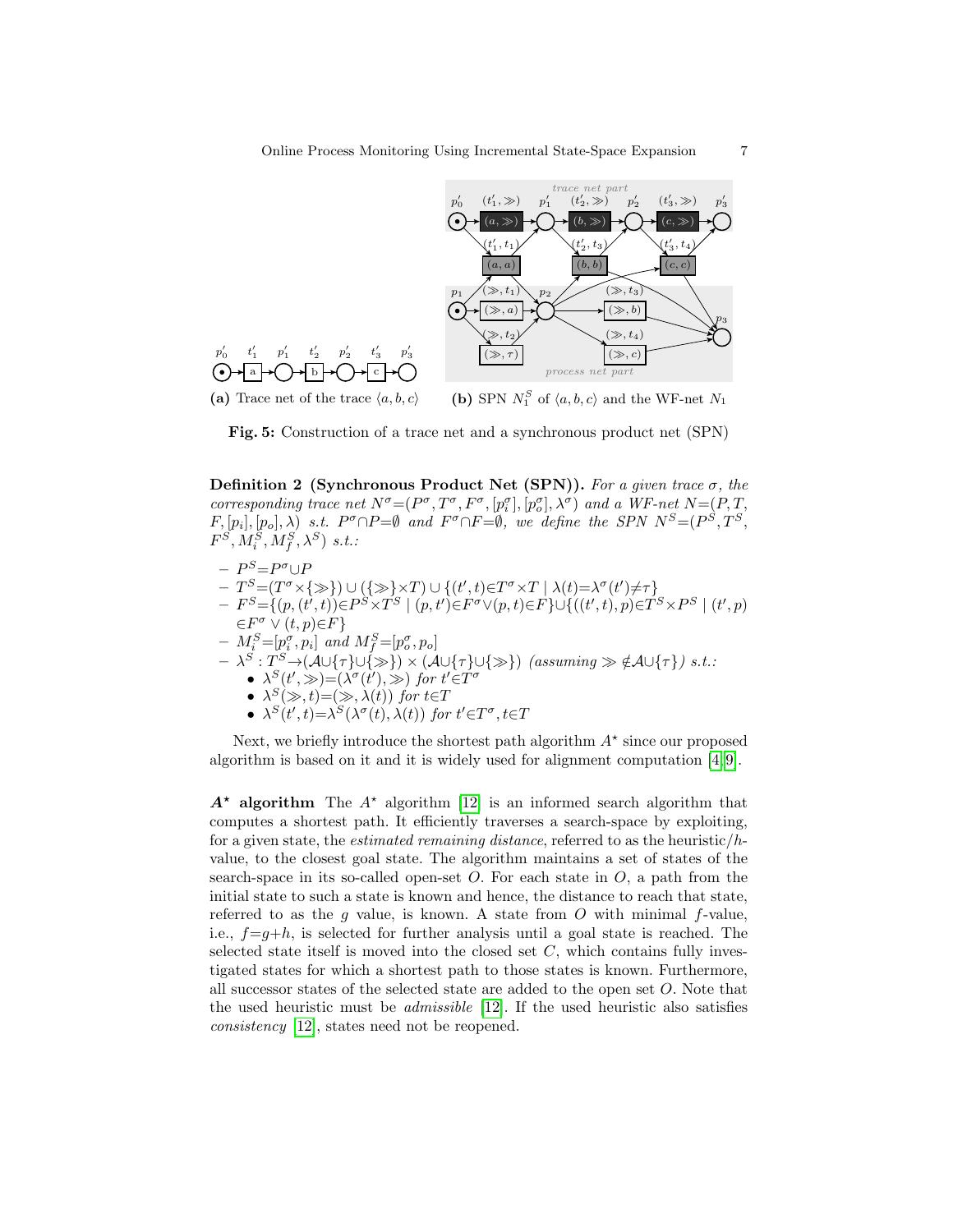<span id="page-7-1"></span>

Fig. 6: Overview of the proposed incremental prefix alignment approach

## <span id="page-7-0"></span>4 Incremental Prefix-Alignment Computation

In this section, we present an exact algorithm to incrementally compute optimal prefix-alignments on an event stream. First, we present an overview of the proposed approach followed by a detailed description of the main algorithm.

### 4.1 Overview

The core idea of the proposed algorithm is to exploit previously calculated results, i.e., explored parts of the state-space of an SPN. For each process instance, we maintain an SPN, which is extended as new events are observed. After extending the SPN, we "continue" the search for an optimal prefix-alignment.

In Fig. [6](#page-7-1) we visualize a conceptual overview of our approach. We observe a new event  $(c, a)$  on the event stream. We check our SPN cache and if we previously built an SPN for case c, we fetch it from the cache. We then extend the SPN by means of adding activity  $a$  to the trace net part. Starting from intermediate results of the previous search, i.e., open & closed set used in the  $A^*$  algorithm, we find a new, optimal prefix-alignment for case c.

In Alg. [1](#page-8-0) we depict the overall algorithm. As input we assume a reference process model, i.e., a WF-net  $N$ , and an event stream  $S$ . The algorithm processes every event on the stream  $S$  in the order in which they occur. First, we extract the case id and the activity label from the current event. Next we either construct the SPN if it is the first activity for the given case or we extend the previously constructed SPN. For the SPN's state space we then define a heuristic function  $h$  and the standard cost function  $d$ . If we process the first activity for a given case, we initialize the open set  $O$  with the SPN's initial marking. Afterwards, we calculate a prefix alignment by calling a modified  $A^*$  algorithm, i.e.,  $A_{\text{inc}}^*$ . We obtain an optimal prefix-alignment  $\overline{\gamma}$ , open set O, closed set C, cost-so-far function q and the predecessor function  $p$ . The function q assigns to already discovered states the currently known cheapest costs and function  $p$  assigns the corresponding predecessor state to reach those. We cache the results to reuse them when computing the next prefix-alignment upon receiving a new event for the given case. Afterwards, we process the next event.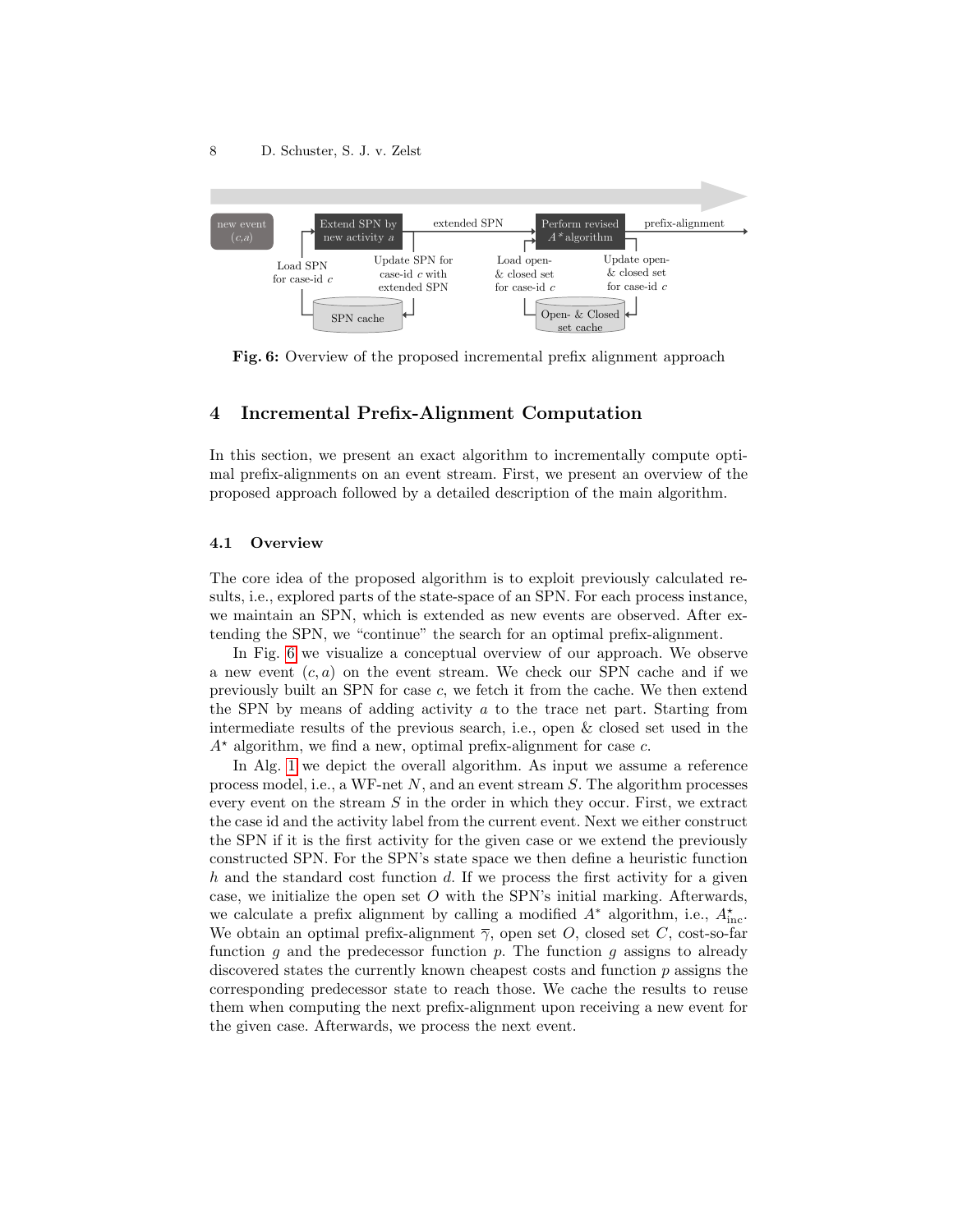Algorithm 1: Incremental Prefix-Alignment Computation

<span id="page-8-0"></span>

|                       | input: $N=(P, T, F, [p_i], [p_o], \lambda), S \in (C \times \mathcal{A})^*$                                                                                                                                                                                                                |  |  |  |  |  |  |  |
|-----------------------|--------------------------------------------------------------------------------------------------------------------------------------------------------------------------------------------------------------------------------------------------------------------------------------------|--|--|--|--|--|--|--|
|                       | begin                                                                                                                                                                                                                                                                                      |  |  |  |  |  |  |  |
| $\mathbf{1}$          | forall $c \in \mathcal{C}$ do                                                                                                                                                                                                                                                              |  |  |  |  |  |  |  |
|                       | $\vert \mathcal{D}_{\sigma}(c) \leftarrow \langle \rangle, \mathcal{D}_{C}(c) \leftarrow \emptyset;$<br>initialize cache<br>$\prime\prime$                                                                                                                                                 |  |  |  |  |  |  |  |
| $\bf{2}$              | $i \leftarrow 1$                                                                                                                                                                                                                                                                           |  |  |  |  |  |  |  |
| 3                     | while <i>true</i> do                                                                                                                                                                                                                                                                       |  |  |  |  |  |  |  |
| $\boldsymbol{\Delta}$ | $e \leftarrow S(i)$<br>// get <i>i</i> -th event of event stream                                                                                                                                                                                                                           |  |  |  |  |  |  |  |
| 5                     | $c \leftarrow \pi_1(e)$<br>// extract case-id from current event                                                                                                                                                                                                                           |  |  |  |  |  |  |  |
| В                     | $a \leftarrow \pi_2(e);$<br>// extract activity label from current event                                                                                                                                                                                                                   |  |  |  |  |  |  |  |
| 7                     | $\mathcal{D}_{\sigma}(c) \leftarrow \mathcal{D}_{\sigma}(c) \cdot \langle a \rangle;$<br>// extend trace for case $c$                                                                                                                                                                      |  |  |  |  |  |  |  |
| 8                     | let $N^S = (P^S, T^S, F^S, M_i^S, M_f^S, \lambda^S)$ from N and $\mathcal{D}_{\sigma}(c)$ ;                                                                                                                                                                                                |  |  |  |  |  |  |  |
|                       | // construct/extend synchronous product net                                                                                                                                                                                                                                                |  |  |  |  |  |  |  |
| 9                     | let $h : \mathcal{R}(N^S, M_i^S) \rightarrow \mathbb{R}_{\geq 0};$<br>// define heuristic function                                                                                                                                                                                         |  |  |  |  |  |  |  |
| 10                    | let $d: T^S \rightarrow \mathbb{R}_{\geq 0}$ ;<br>// define standard cost function                                                                                                                                                                                                         |  |  |  |  |  |  |  |
| 11                    | if $ \mathcal{D}_{\sigma}(c) =1$ then<br>// initialization for first run regarding case $c$                                                                                                                                                                                                |  |  |  |  |  |  |  |
| 12                    | $\mathcal{D}_O(c) \leftarrow \{M_i^S\};$<br>// initialize open set                                                                                                                                                                                                                         |  |  |  |  |  |  |  |
| 13                    | $\mathcal{D}_q(c) \leftarrow M_i^S \rightarrow 0;$<br>// initialize cost-so-far function                                                                                                                                                                                                   |  |  |  |  |  |  |  |
| 14                    | $\left  \quad \mathcal{D}_p(c) \leftarrow M_i^S \mapsto (null, null);$<br>// initialize predecessor function                                                                                                                                                                               |  |  |  |  |  |  |  |
| 15                    | $\mathcal{D}_{\overline{\gamma}}(c), \mathcal{D}_{\mathcal{O}}(c), \mathcal{D}_{\mathcal{C}}(c), \mathcal{D}_{\mathfrak{g}}(c), \mathcal{D}_{\mathfrak{p}}(c) \leftarrow A^{\star}_{\text{inc}}(N^S, \mathcal{D}_{\sigma}(c), \mathcal{D}_{\mathcal{O}}(c), \mathcal{D}_{\mathcal{C}}(c),$ |  |  |  |  |  |  |  |
|                       | $\mathcal{D}_q(c), \mathcal{D}_p(c), h, d)$ ;<br>// execute/continue shortest path search                                                                                                                                                                                                  |  |  |  |  |  |  |  |
| 16                    | $i \leftarrow i + 1$ ;                                                                                                                                                                                                                                                                     |  |  |  |  |  |  |  |

Note that, the approach theoretically requires infinite memory since it stores all intermediate results for all occurring cases because in general, we do not know when a case is completed in an online dimension. However, this is a general research challenge in process mining on streaming data, which is not addressed in this paper.

The following sections are structured according to the overview shown in Fig. [6.](#page-7-1) First, we explain the SPN extension. Subsequently, we present a revised  $A^*$  algorithm to incrementally compute optimal prefix-alignments, i.e.,  $A_{\text{inc}}^*$ . Moreover, we present a heuristic function for the prefix-alignment computation.

# 4.2 Extending SPNs

Reconsider WF-net  $N_1$  (Fig. [3\)](#page-4-0) and assume that the first activity we observe is a. The corresponding SPN is visualized by means of the solid elements in Fig. [7a](#page-9-0) and the state space in Fig. [7b.](#page-9-0) Any state in the state-space containing a token in  $p'_1$  is a suitable goal state of the  $A^*$  algorithm for an optimal prefix-alignment.

Next, for the same process instance, we observe an event describing activity b. The SPN for the process instance now describing trace  $\langle a, b \rangle$  as well as its corresponding state-space is expanded. The expansion is visualized in Fig. [7](#page-9-0) by means of dashed elements. In this case, any state that contains a token in  $p'_2$ corresponds to a suitable goal state of the optimal prefix-alignment search.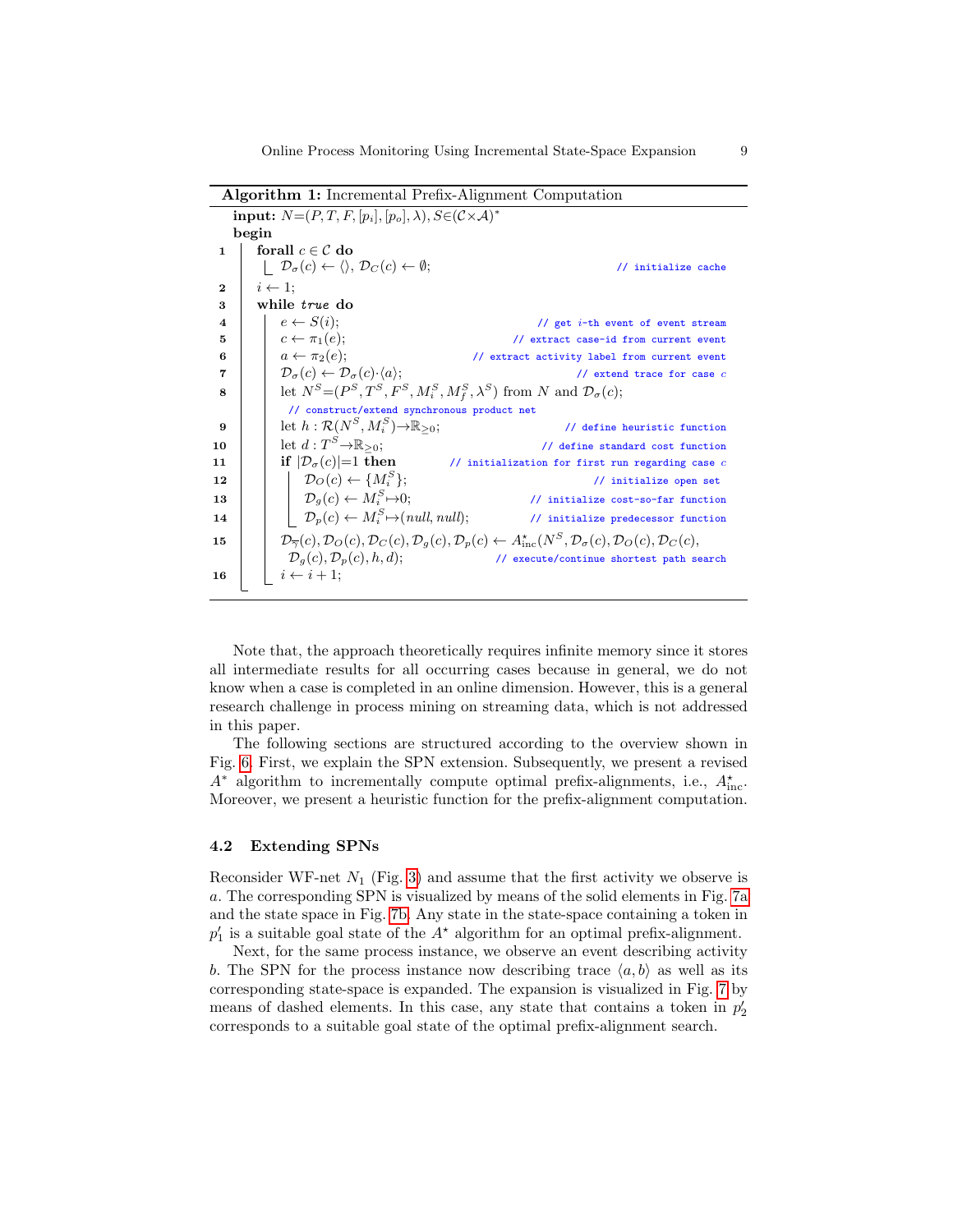<span id="page-9-0"></span>

Fig. 7: Incremental extension of the SPN for the process model  $N_1$  and a trace that was extended by a new activity b, i.e,  $\langle a \rangle \cdot \langle b \rangle$ 

## <span id="page-9-1"></span>4.3 Incrementally Performing Regular  $A^*$

Here, we present the main algorithm to compute prefix-alignments on the basis of previously executed instances of the  $A^*$  algorithm.

The main idea of our approach is to continue the search on an extended search space. Upon receiving a new event  $(c, a)$ , we apply the regular  $A^*$  algorithm using the cached open- and closed-set for case identifier  $c$  on the corresponding extended SPN. Hence, we incrementally solve shortest path problems on finite, fixed state-spaces by using the regular  $A^*$  algorithm with pre-filled open and closed sets from the previous search. Note that the start state remains the same and only the goal states differ in each incremental step.

In Alg. [2,](#page-10-0) we present an algorithmic description of the  $A^*$  approach. The algorithm assumes as input an SPN, the open- and closed-set of the previously executed instance of the  $A^*$  algorithm, i.e., for the process instance at hand, a cost-so-far function g, a predecessor function p, a heuristic function h, and a cost function d (standard cost function). First, we initialize all states that have not been discovered yet (line [2\)](#page-10-1). Since the SPN is extended and the goal states are different with respect to the previous run of the algorithm for the same process instance, all h-values are outdated. Hence, we recalculate the heuristic values and update the f-values for all states in the open set (line [6\)](#page-10-2) because we are now looking for a shortest path to a state that has a token in the newly added place in the trace net part of the SPN. Hence, the new goal states were not present in the previous search problem. Note that the  $g$  values are not affected by the SPN extension. Thereafter, we pick a state from the open set with smallest  $f$ -value (line [7\)](#page-10-3). First, we check if the state is a goal state, i.e., whether it contains a token in the last place of the trace net part (line [9\)](#page-10-4). If so, we reconstruct the sequence of transitions that leads to the state, and thus, we obtain a prefix-alignment (using predecessor function  $p$ ). Otherwise, we move the current state from the open- to the closed set and examine all its successor states. If a successor state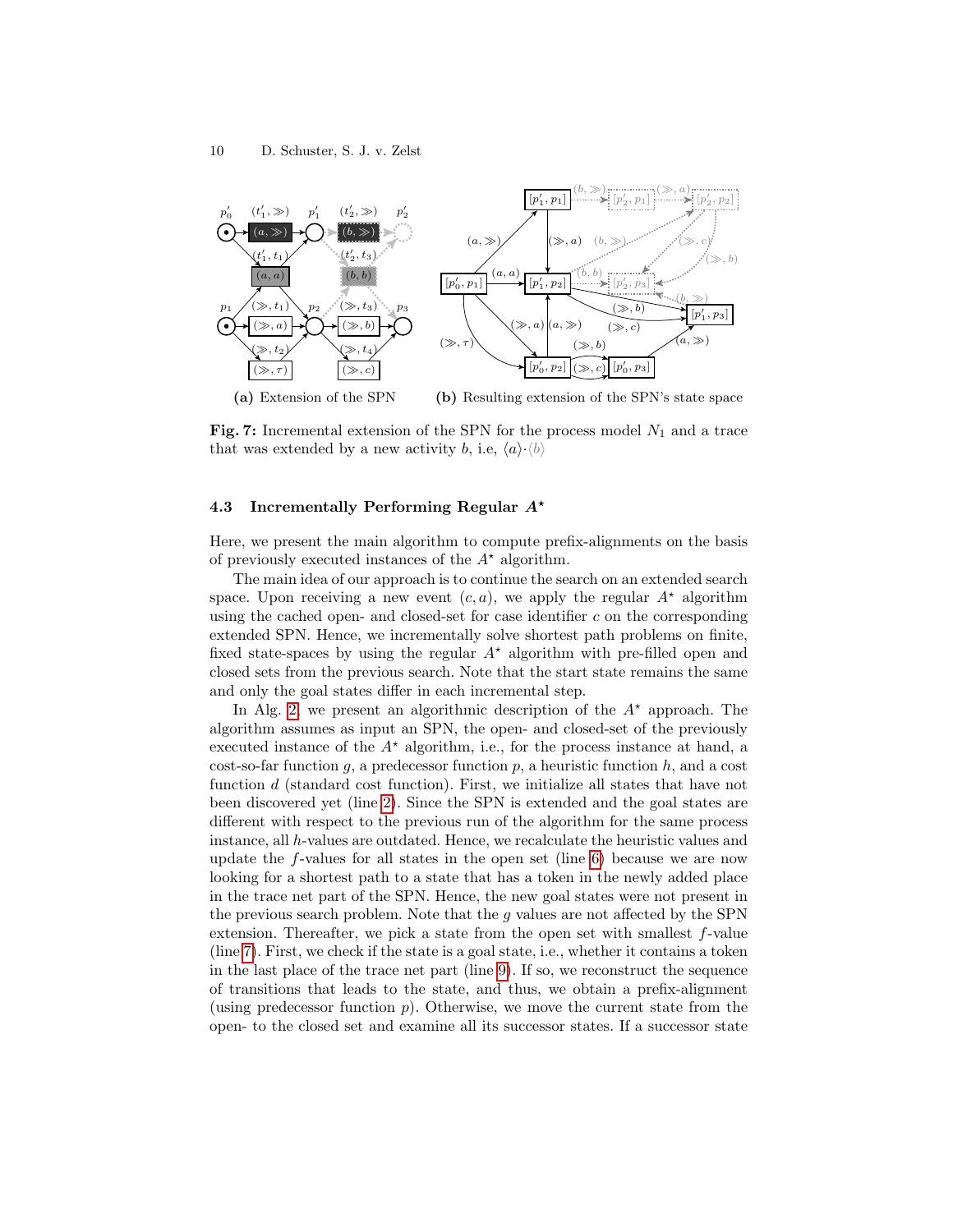Algorithm 2:  $A_{\text{inc}}^*$  (modified  $A^*$  algorithm that computes prefixalignments from pre-filled open and closed sets)

<span id="page-10-5"></span><span id="page-10-4"></span><span id="page-10-3"></span><span id="page-10-2"></span><span id="page-10-1"></span><span id="page-10-0"></span>

|             | <b>input:</b> $N^S = (P^S, T^S, F^S, M_i^S, M_f^S, \lambda^S), O, C \subseteq \mathcal{R}(N^S, M_i^S),$                                                                                   |  |  |  |  |  |  |  |
|-------------|-------------------------------------------------------------------------------------------------------------------------------------------------------------------------------------------|--|--|--|--|--|--|--|
|             | $g: \mathcal{R}(N^S, M_i^S) \rightarrow \mathbb{R}_{\geq 0}, p: \mathcal{R}(N^S, M_i^S) \rightarrow T^S \times \mathcal{R}(N^S, M_i^S),$                                                  |  |  |  |  |  |  |  |
|             | $h: \mathcal{R}(N^S, M_i^S) \rightarrow \mathbb{R}_{\geq 0}, d: T^S \rightarrow \mathbb{R}_{\geq 0}$                                                                                      |  |  |  |  |  |  |  |
|             | begin                                                                                                                                                                                     |  |  |  |  |  |  |  |
| 1           | let $p_{ \sigma }$ be the last place of the trace net part of $N^S$ ;                                                                                                                     |  |  |  |  |  |  |  |
| $\mathbf 2$ | forall $m \in \mathcal{R}(N^S, M_i^S) \backslash O \cup C$ do<br>// initialize undiscovered states                                                                                        |  |  |  |  |  |  |  |
| 3           | $g(m) \leftarrow \infty;$                                                                                                                                                                 |  |  |  |  |  |  |  |
| 4           | $\left  f(m) \leftarrow \infty; \right.$                                                                                                                                                  |  |  |  |  |  |  |  |
| 5           | forall $m \in O$ do                                                                                                                                                                       |  |  |  |  |  |  |  |
| 6           | $f(m) = g(m) + h(m);$<br>// recalculate heuristic and update $f$ -values                                                                                                                  |  |  |  |  |  |  |  |
| 7           | while $O \neq \emptyset$ do                                                                                                                                                               |  |  |  |  |  |  |  |
| 8           | $m \leftarrow \arg \min f(m);$<br>// pop a state with minimal $f$ -value from $O$<br>$m \in \Omega$                                                                                       |  |  |  |  |  |  |  |
| 9           | if $p_{ \sigma } \in \mathbb{R}^m$ then                                                                                                                                                   |  |  |  |  |  |  |  |
| 10          | $\overline{\gamma}$ $\leftarrow$ prefix-alignment that corresponds to the sequence of                                                                                                     |  |  |  |  |  |  |  |
|             | transitions $(t_1, , t_n)$ where $t_n = \pi_1(p(m)), t_{n-1} = \pi_1(\pi_2(p(m))),$                                                                                                       |  |  |  |  |  |  |  |
|             | etc. until there is a marking that has no predecessor, i.e., $M_i^S$ ;                                                                                                                    |  |  |  |  |  |  |  |
| 11          | return $\overline{\gamma}$ , O, C, g, p;                                                                                                                                                  |  |  |  |  |  |  |  |
| 12          | $C \leftarrow C \cup \{m\}$                                                                                                                                                               |  |  |  |  |  |  |  |
| 13          | $O \leftarrow O \setminus \{m\};$                                                                                                                                                         |  |  |  |  |  |  |  |
| 14          | forall $t \in T^S$ s.t. $(N^S, m)[t \rangle (N^S, m')$ do // investigate successor states                                                                                                 |  |  |  |  |  |  |  |
| 15          | if $m' \notin C$ then                                                                                                                                                                     |  |  |  |  |  |  |  |
| 16          | $O \leftarrow O \cup \{m'\};$                                                                                                                                                             |  |  |  |  |  |  |  |
| 17          | if $g(m) + d(t) < g(m')$ then<br>// a cheaper path to $m'$ was found                                                                                                                      |  |  |  |  |  |  |  |
| 18          | $\label{eq:1} \left\{ \begin{array}{l} g(m') \leftarrow g(m) + d(t); \\ f(m') \leftarrow g(m') + h(m'); \\ p(m') \leftarrow (t, m); \end{array} \right.$<br>// update costs to reach $m'$ |  |  |  |  |  |  |  |
| 19          | // update f-value of $m'$                                                                                                                                                                 |  |  |  |  |  |  |  |
| 20          | // update predecessor of $m'$                                                                                                                                                             |  |  |  |  |  |  |  |
|             |                                                                                                                                                                                           |  |  |  |  |  |  |  |
|             |                                                                                                                                                                                           |  |  |  |  |  |  |  |

is already in the closed set, we ignore it. Otherwise, we add it to the open set and update the  $f$ -value and the predecessor state stored in  $p$  if a cheaper path was found.

Heuristic for Prefix-Alignment Computation Since the  $A^*$  algorithm uses a heuristic function to efficiently traverse the search space, we present a heuristic for prefix-alignment computation based on an existing heuristic [\[4\]](#page-15-5) used for conventional alignment computation. Both heuristics can be formulated as an Integer Linear Program (ILP). Note that both heuristics can also be defined as a Linear Program (LP) which leads to faster calculation but less accurate heuristic values.

Let  $N^S = (P^S, T^S, F^S, M_i^S, M_f^S, \lambda^S)$  be an SPN of a WF-net  $N = (P, T, F, [p_i],$  $[p_o], \lambda$ ) and a trace  $\sigma$  with corresponding trace net  $N^{\sigma} = (P^{\sigma}, T^{\sigma}, F^{\sigma}, [p_i^{\sigma}], [p_o^{\sigma}],$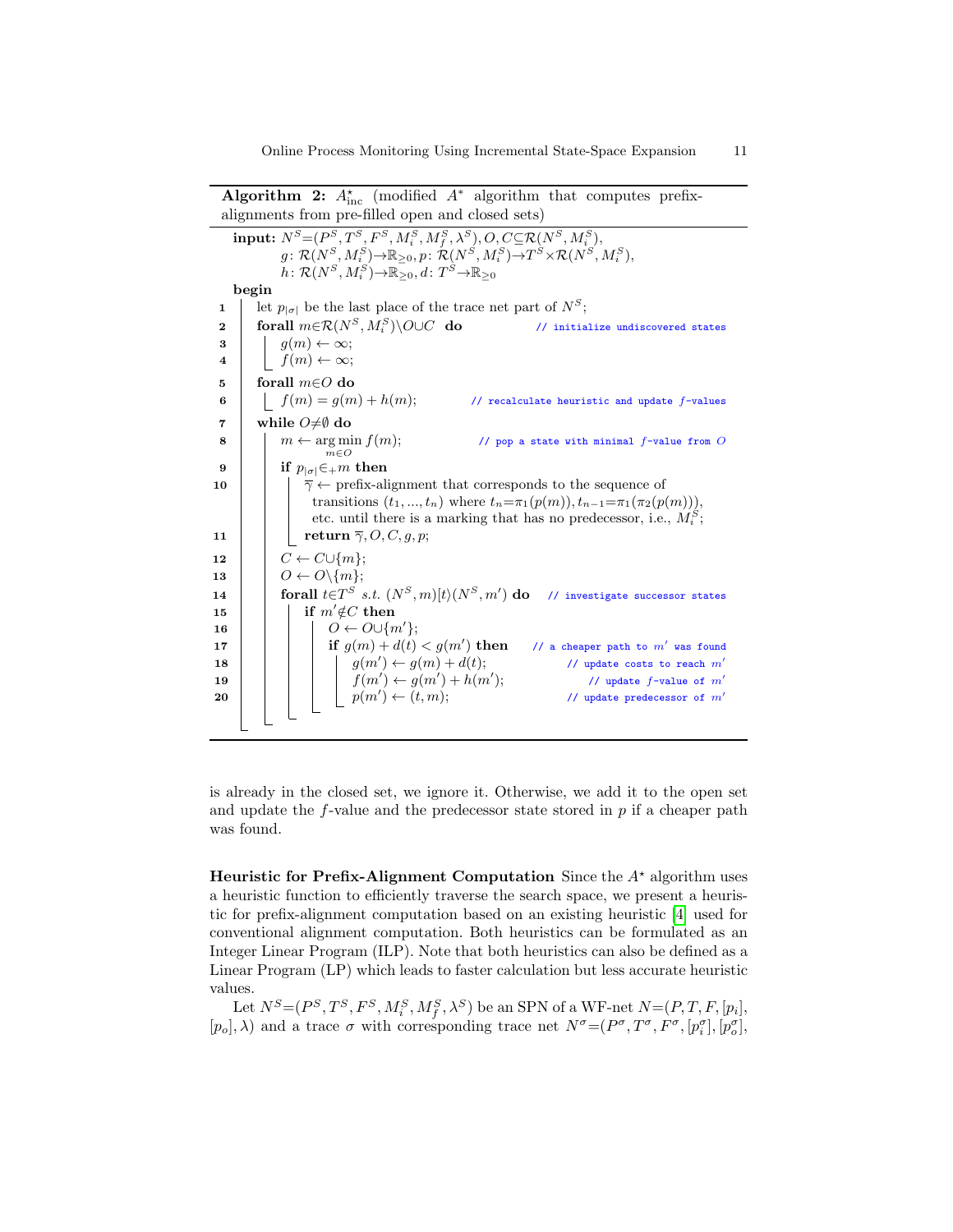$\lambda^{\sigma}$ ). Let  $c: T^{S} \rightarrow \mathbb{R}_{\geq 0}$  be a cost function that assigns each (prefix-)alignment move, i.e., transition in the SPN, costs. We define a revised heuristic function for prefix-alignment computation as an ILP:

- $-$  Variables:  $X = \{x_t | t \in T^S\}$  and  $\forall x_t \in X : x_t \in \mathbb{N}_0$
- − Objective function:  $min\sum_{t \in T^S} x_t \cdot c(t)$
- Constraints:
	- Trace net part:  $M_f^S(p) = \sum_{t \in \bullet p} x_t \sum_{t \in p\bullet} x_t \quad \forall p \in P^S : p \in P^{\sigma}$
	- Process model part:  $0 \le \sum_{t \in \bullet p} x_t \sum_{t \in p\bullet} x_t \quad \forall p \in P^S : p \in P$

The revised heuristic presented is a relaxed version of the existing heuristic used for conventional alignment computation. Admissibility and consistency can be proven in a similar way as for the existing heuristic. We refer to [\[4,](#page-15-5) [9\]](#page-16-7).

Reducing Heuristic Recalculations In this section, we describe an approach to reduce the number of heuristic calculations. Reconsider line [6](#page-10-2) in Algorithm [2.](#page-10-0) Before we continue the search on an extended search space, we recalculate the heuristic for all states in the open set. This is needed because the goal states differ in each incremental execution. However, these recalculations are computational expensive. Instead of recalculating the heuristic in advance (Algorithm [2,](#page-10-0) line [6\)](#page-10-2), we mark all states in the open set that have an outdated heuristic value. Whenever we pop a state from the open set with an outdated heuristic value (line [8\)](#page-10-5), we update its h-value, put it back in the open set and skip the remainder of the while body (from line [9\)](#page-10-4). Thereby, we do not have to recalculate the heuristic value for all states in the open set. This approach is permissible because the goal states are "further away" in each iteration and hence, h-values can only grow.

# <span id="page-11-0"></span>5 Correctness

In this section, we prove the correctness of the approach. We show that states in the closed set do not get new successors upon extending the SPN. Furthermore, we show that newly added states never connect to "older" states. Finally, we show that the open set always contains a state which is part of an optimal prefix-alignment of the extended trace.

<span id="page-11-1"></span>Lemma 1 (State-space growth is limited to frontier). Let  $\sigma^{i-1} = \langle a_1, \ldots, a_n \rangle$  $a_{i-1}$ ,  $\sigma^i = \sigma^{i-1} \cdot \langle a_i \rangle$ , and  $\sigma^{i+1} = \sigma^i \cdot \langle a_{i+1} \rangle$ . For a WF-net, N let  $N_{i-1}^S = (P_{i-1}^S, T_{i-1}^S,$  $F_{i-1}^S, M_{i_{i-1}}^S, M_{f_{i-1}}^S, \lambda_{i-1}^S$  be the SPN of N and  $\sigma^{i-1}$ ,  $N_i^S$  and  $N_{i+1}^S$  analogously.

 $\forall M \in \mathcal{B}(P_{i-1}^S) \forall t \in T_{i+1}^S \left( (N_{i+1}^S, M)[t] \right) \Rightarrow t \in T_i^S$ 

Proof (By construction of the SPN). Observe that  $P_{i-1}^S \subset P_i^S \subset P_{i+1}^S$  and  $T_{i-1}^S \subset T_i^S$  $\subset T_{i+1}^S$ . Let  $p_{|\sigma^i|} \in P_{i+1}^S$  be the *i*-th place of the trace net part (note that  $p_{|\sigma^i|} \notin P_{i-1}^S$ ) and let  $t_{i+1}\in T_{i+1}^S\backslash T_i^S$ . By construction of the SPN, we know that  $p_{|\sigma^i|}\in \bullet t_{i+1}$  and  $\forall j \in \{1,\ldots,i-1\} : p_{|\sigma^j|} \notin \bullet t_{i+1}.$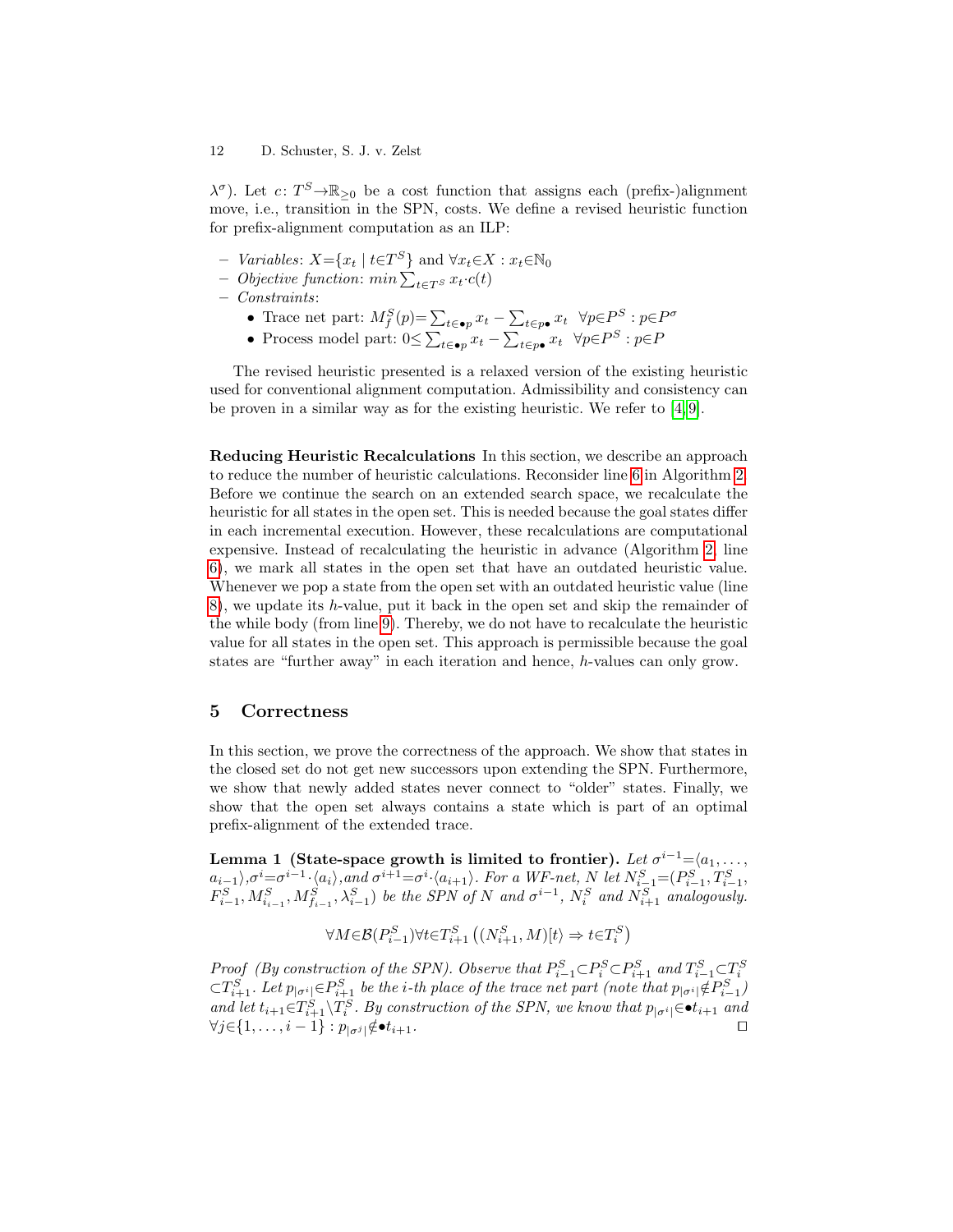Observe that, when searching for an alignment for  $\sigma^i$ , Alg. [2](#page-10-0) returns whenever place  $p_{\sigma i}$  is marked. Moreover, the corresponding marking remains in O. Hence, each state in C is "older", i.e., already part of  $P_{i-1}^S$ . Thus, Lemma [1](#page-11-1) proves that states in the closed set C do not get new successors upon extending the SPN.

<span id="page-12-1"></span>Lemma 2 (New states do not connect to old states). Let  $\sigma^i{=}\langle a_1, \ldots, a_i \rangle$ and  $\sigma^{i+1} = \sigma^i \cdot \langle a_{i+1} \rangle$ . For a given WF-net N, let  $N_i^S = (P_i^S, T_i^S, F_i^S, M_{i_i}^S, M_{f_i}^S, \lambda_i^S)$ (analogously  $N_{i+1}^S$ ) be the SPN of N and  $\sigma^i$ .

$$
\forall M \in \mathcal{B}(P_{i+1}^S) \setminus \mathcal{B}(P_i^S) \forall M' \in \mathcal{B}(P_i^S) \left( \nexists t \in T_{i+1}^S \left( (N_{i+1}^S, M)[t \right) (N_{i+1}^S, M') \right) \right)
$$

Proof (By construction of the SPN). Let  $t_{i+1} \in T_{i+1}^S \setminus T_i^S$ . Let  $p_{|\sigma^{i+1}|} \in P_{i+1}^S$ be the  $(i + 1)$ -th place (the last place) of the trace net part. We know that  $p_{|\sigma^{i+1}|} \in t_{i+1}$ • and  $p_{|\sigma^{j}|} \notin t_{i+1}$ •  $\forall j \in \{1, ..., i\}$ . For all other  $t \in T_i^S$  we know that  $\sharp M \in \mathcal{B}(P_{i+1}^S) \setminus \mathcal{B}(P_i^S)$  such that  $(N^S, M)[t)$ .

From Lemma [1](#page-11-1) and [2](#page-12-1) we know that states in the closed set are not affected by extending the SPN. Hence, it is feasible to continue the search from the open set and to not reconsider states which are in the closed set.

Lemma 3 (Exists a state in the  $O$ -set that is on the shortest path). Let  $\sigma^i = \langle a_1, ..., a_i \rangle$ ,  $\sigma^{i+1} = \sigma^i \cdot \langle a_{i+1} \rangle$ ,  $N_i^S$ ,  $N_{i+1}^S$  the corresponding SPN for a WF-net N,  $O^i$  and  $C^i$  be the open- and closed set after the prefix-alignment computation for  $\sigma_i$ . Let  $\overline{\gamma}_{i+1}$  be an optimal prefix-alignment for  $\sigma_{i+1}$ .

$$
\exists j \in \{1, \ldots, |\overline{\gamma}_{i+1}|\}, \overline{\gamma}'_{i+1} = (\overline{\gamma}_{i+1}(1), \ldots, \overline{\gamma}_{i+1}(j)) \text{ s.t.}
$$
  

$$
(N_{i+1}^S, M_{i+1}^S) \xrightarrow{\pi_2^*(\overline{\gamma}'_{i+1})_{\downarrow_T}} (N_{i+1}^S, M_O) \text{ and } M_O \in O^i
$$

Proof.  $\overline{\gamma}^{i+1}$  corresponds to a sequence of markings, i.e.,  $S = (M_{i+1}^S, \ldots, M', M'',$ ..., M'''). Let  $X^{i+1} = \mathcal{B}(P_{i+1}^S) \setminus C^i \cup O^i$ . It holds that  $X^{i+1} \cap O^i = X^{i+1} \cap C^i = O^i \cap C^i$  $=\emptyset$ . Note that  $M''' \in X^{i+1}$  because  $M'''\notin \mathcal{B}(P_i^S)$ . Assume  $\forall M \in S : M \notin O^i \Rightarrow \forall M \in S$ :  $M \in C^i \cup X^{i+1}$ . Observe that  $M_i^S = M_{i+1}^S \in C^i$  since initially  $M_i^S \in O^0$  and in the very first iteration  $M_i^S$  is selected for expansion because it is not a goal state, Algorithm [2.](#page-10-0) We know that for any state pair  $M', M''$  it cannot be the case that  $M' \in C^i$ ,  $M'' \in X^{i+1}$ . Since we know that at least  $M_i^S \in C^i$  and  $M''' \in X_c^{i+1}$  there  $\exists M', M'' \in S$  such that  $M' \in C^i, M'' \in O^i$ . The contract of the contract of  $\Box$ 

Hence, it is clear from Lemma 1-3 that incrementally computing prefixalignments, continuing the search from the previous open- and closed set, leads to optimal prefix-alignments.

# <span id="page-12-0"></span>6 Evaluation

We evaluated the algorithm on publicly available real event data from various processes. Here, we present the experimental setup and discuss the results.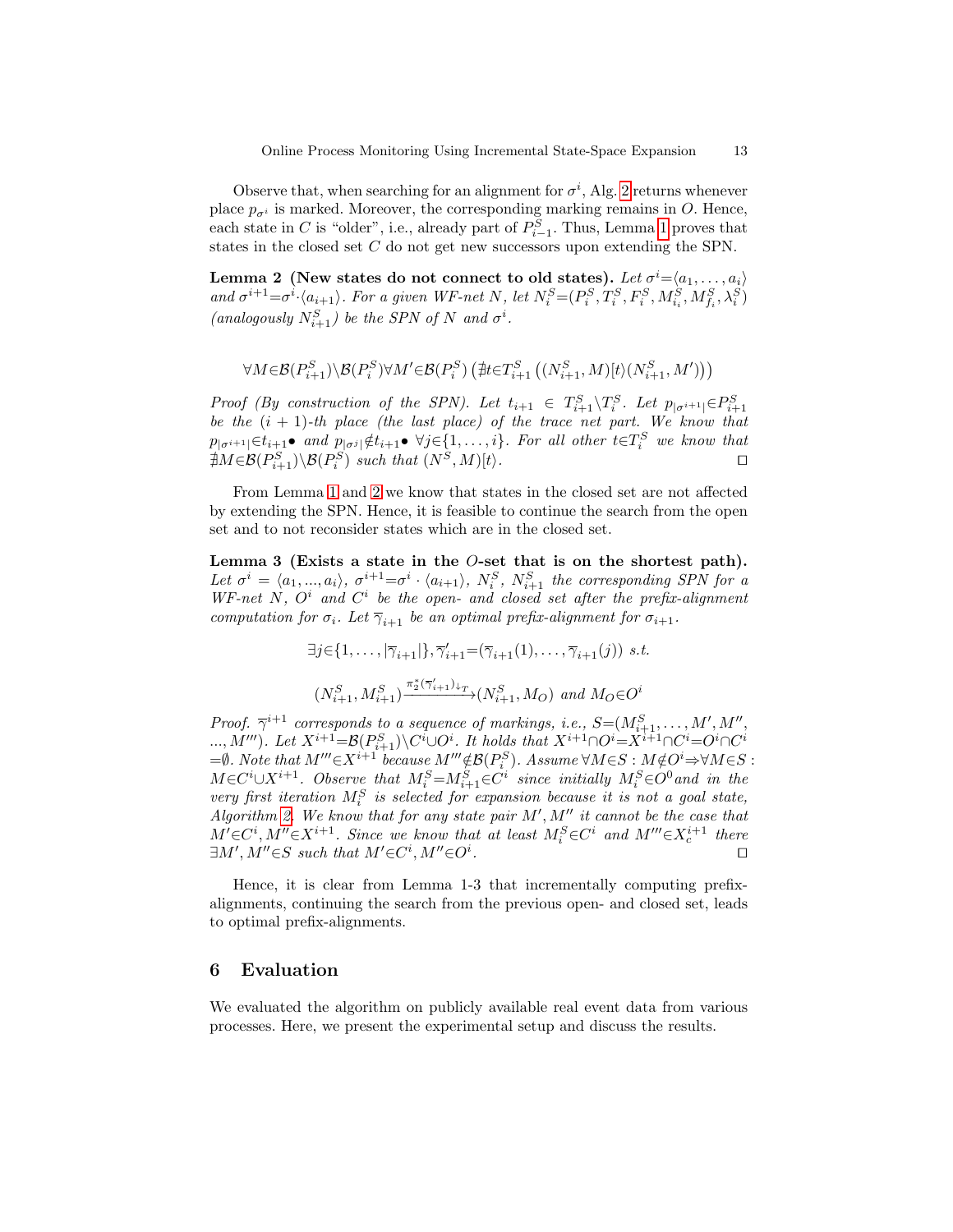#### 6.1 Experimental Setup

The algorithm introduced in [\[22\]](#page-16-0) serves as a comparison algorithm. We refer to it as Online Conformance Checking (OCC). Upon receiving an event, OCC partially reverts the previously computed prefix-alignments (using a given maximal window size) and uses the corresponding resulting state of the SPN as start state. Hence, the algorithm cannot guarantee optimality, i.e., it does not search for a global optimum. However, OCC can also be used without partially reverting, i.e., using window size  $\infty$ . Hence, it naively starts the computation from scratch without reusing any information, however, optimality is then guaranteed. We implemented our proposed algorithm, incremental  $A^*$  (IAS), as well as OCC in the process mining library  $PM_4Py$  [\[5\]](#page-15-7). The source code is publicly available<sup>[3](#page-13-0)</sup>. Although, the OCC algorithm was introduced without a heuristic function [\[22\]](#page-16-0), it is important to note that both algorithms, IAS and OCC, use the previously introduced heuristic in the experiments to improve objectivity.

We use publicly available datasets capturing the execution of real-life processes [\[6,](#page-15-8) [11,](#page-16-9) [17–](#page-16-10)[19\]](#page-16-11). To mimic an event stream, we iterate over the traces in the event log and emit each preformed activity as an event. For instance, given the event log  $L = \{(a, b, c), (b, c, d), \ldots\}$ , we simulate the event stream  $\{(1, a), (1, b),\}$  $(1, c), (2, b), (2, c), (2, d), \ldots$ . For all datasets except CCC19 [\[19\]](#page-16-11) that contains a process model, we discovered reference process models with the Inductive Miner infrequent version (IMf) [\[16\]](#page-16-12) using a high threshold. This results in process models that do not guarantee full replay fitness. Moreover, the discovered process models contain choices, parallelism and loops.

## 6.2 Results

In Table [2,](#page-14-0) we present the results. OCC-W<sub>x</sub> represents the OCC algorithm with window size  $x$ , OCC with an infinite window size. Moreover, we present the results for the IAS algorithm that does not use the approach of reducing heuristic recalculations as presented in Section [4.3,](#page-9-1) we call it IASR. Note that only IAS(R) and OCC guarantee optimality. Furthermore, note that a queued state corresponds to a state added to the open set and a visited state corresponds to a state moved into the closed set. Both measures indicate the search efficiency.

We observe that reducing the number of heuristic re-calculations is valuable and approximately halves the number of solved LPs and hence, reduces the computation time. As expected, we find no significant difference in the other measured dimensions by comparing IAS and IASR. We observe that IAS clearly outperforms all OCC variants regarding search efficiency for all used event logs except for CCC19 where OCC variants with small window sizes have a better search efficiency. This results illustrate the relevance of IAS compared to OCC and OCC-Wx and show the effectiveness of continuing the search on an extended search space by reusing previous results. Regarding false positives, we observe

<span id="page-13-0"></span><sup>3</sup> [https://github.com/fit-daniel-schuster/online](https://github.com/fit-daniel-schuster/online_process_monitoring_using_incremental_state-space_expansion_an_exact_algorithm) process monitoring using [incremental](https://github.com/fit-daniel-schuster/online_process_monitoring_using_incremental_state-space_expansion_an_exact_algorithm) state-space expansion an exact algorithm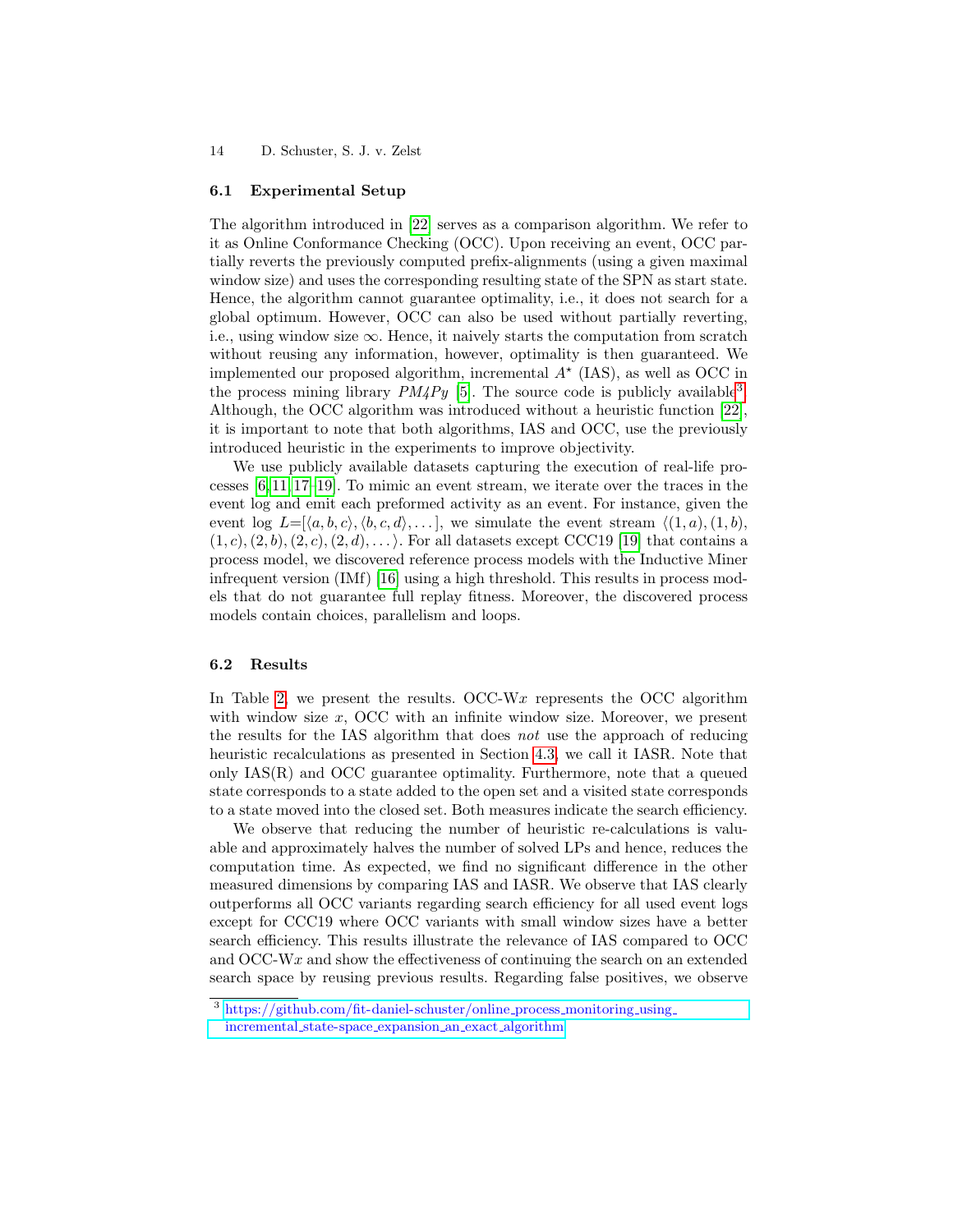| Event log           | $\approx$ avg. queued states per trace           |                |                |                  |                |                       | $\approx$ avg. visited states per trace |                                                                              |                |                |                |                                                                                                                                                                                                                                                                                                                                                               |                |                 |
|---------------------|--------------------------------------------------|----------------|----------------|------------------|----------------|-----------------------|-----------------------------------------|------------------------------------------------------------------------------|----------------|----------------|----------------|---------------------------------------------------------------------------------------------------------------------------------------------------------------------------------------------------------------------------------------------------------------------------------------------------------------------------------------------------------------|----------------|-----------------|
|                     | IASR                                             | <b>IAS</b>     |                | occ locc-        |                | $OCC - CO-CC - CO-CC$ |                                         | IASR IAS                                                                     |                | OCC            | $OCC-$         | OCC-                                                                                                                                                                                                                                                                                                                                                          | $ occ$ - $ $   | $OCC-$          |
|                     |                                                  |                |                | W1               | W <sub>2</sub> | W <sub>5</sub>        | W10                                     |                                                                              |                |                | W1             | W2                                                                                                                                                                                                                                                                                                                                                            | W5             | W <sub>10</sub> |
| CCC 19 [19]         | 774                                              | 766            | 14614          | 312              | 431            | 885                   | 1622                                    | 756                                                                          | 751            | 12557          | 212            | 283                                                                                                                                                                                                                                                                                                                                                           | 506            | 932             |
| Receipt [6]         | 31                                               | 29             | 65             | 37               | 50             | 82                    | 104                                     | 18                                                                           | 17             | 26             | 19             | 23                                                                                                                                                                                                                                                                                                                                                            | 33             | 42              |
| Sepsis [17]         | 73                                               | 70             | 532            | 102              | 146            | 285                   | 450                                     | 44                                                                           | 43             | 232            | 47             | 62                                                                                                                                                                                                                                                                                                                                                            | 103            | 166             |
| Hospital [18]       | 21                                               | 21             | 42             | 32               | 41             | 65                    | 71                                      | 11                                                                           | 11             | 15             | 14             | 17                                                                                                                                                                                                                                                                                                                                                            | 23             | 26              |
| <b>BPIC 19 [11]</b> | 28                                               | 28             | 257            | 41               | 57             | 90                    | 107                                     | 18                                                                           | 18             | 154            | 21             | 27                                                                                                                                                                                                                                                                                                                                                            | 40             | 48              |
| Event log           | $#$ traces with false positives                  |                |                |                  |                |                       | $#$ variants with false positives       |                                                                              |                |                |                |                                                                                                                                                                                                                                                                                                                                                               |                |                 |
|                     | IASR                                             | <b>IAS</b>     | OCC            | $ OCC-$          |                | $ OCC- OCC- OCC- $    |                                         | <b>IASR IAS</b>                                                              |                | OCC            |                | $\alpha$   $\alpha$   $\alpha$   $\alpha$   $\alpha$   $\alpha$   $\alpha$   $\alpha$   $\alpha$   $\alpha$   $\alpha$   $\alpha$   $\alpha$   $\alpha$   $\alpha$   $\alpha$   $\alpha$   $\alpha$   $\alpha$   $\alpha$   $\alpha$   $\alpha$   $\alpha$   $\alpha$   $\alpha$   $\alpha$   $\alpha$   $\alpha$   $\alpha$   $\alpha$   $\alpha$   $\alpha$ |                | $OCC-$          |
|                     |                                                  |                |                | W1               | W <sub>2</sub> | W <sub>5</sub>        | W <sub>10</sub>                         |                                                                              |                |                | W1             | W <sub>2</sub>                                                                                                                                                                                                                                                                                                                                                | W5             | W <sub>10</sub> |
| CCC 19 [19]         | $\overline{0}$                                   | $\overline{0}$ | $\Omega$       | $\overline{7}$   | 8              | $\mathbf{1}$          | 1                                       | $\Omega$                                                                     | $\overline{0}$ | $\mathbf{0}$   | $\overline{7}$ | 8                                                                                                                                                                                                                                                                                                                                                             | 1              | 1               |
| Receipt [6]         | $\Omega$                                         | $\Omega$       | $\Omega$       | 8                | 5              | 3                     | 1                                       | $\Omega$                                                                     | $\Omega$       | $\overline{0}$ | 8              | 5                                                                                                                                                                                                                                                                                                                                                             | 3              | 1               |
| Sepsis [17]         | $\overline{0}$                                   | $\overline{0}$ | $\overline{0}$ | 59               | 60             | 6                     | $\mathbf{1}$                            | $\overline{0}$                                                               | $\overline{0}$ | $\mathbf{0}$   | 58             | 59                                                                                                                                                                                                                                                                                                                                                            | 6              | $\mathbf{1}$    |
| Hospital [18]       | $\Omega$                                         | $\Omega$       | $\Omega$       | 88               | 88             | 69                    | 32                                      | $\Omega$                                                                     | $\Omega$       | $\Omega$       | 49             | 49                                                                                                                                                                                                                                                                                                                                                            | 39             | 19              |
| <b>BPIC 19 [11]</b> | $\overline{0}$                                   | $\Omega$       | $\Omega$       | 318              | 259            | 193                   | 90                                      | $\Omega$                                                                     | $\Omega$       | $\Omega$       | 272            | 206                                                                                                                                                                                                                                                                                                                                                           | 145            | 75              |
| Event log           | $\approx$ avg. computation time (s) per<br>trace |                |                |                  |                |                       |                                         | number solved<br>LPs<br>$\approx$<br>avg.<br>(heuristic functions) per trace |                |                |                |                                                                                                                                                                                                                                                                                                                                                               |                |                 |
|                     | IASR                                             | <b>IAS</b>     |                | $ OCC $ $ OCC- $ |                | OCC-   OCC-   OCC-    |                                         | IASR IAS                                                                     |                | OCC            |                | $ OCC -  OCC -  OCC -  OCC -$                                                                                                                                                                                                                                                                                                                                 |                |                 |
|                     |                                                  |                |                | W1               | W <sub>2</sub> | W <sub>5</sub>        | W10                                     |                                                                              |                |                | W1             | W <sub>2</sub>                                                                                                                                                                                                                                                                                                                                                | W <sub>5</sub> | W10             |
| CCC 19 [19]         | 12.2                                             | 5.69           | 35.7           | 0.74             | 0.85           | 1.51                  | 2.61                                    | 3345                                                                         | 1889           | 8443           | 338            | 393                                                                                                                                                                                                                                                                                                                                                           | 658            | 1066            |
| Receipt [6]         | 0.12                                             | 0.04           | 0.05           | 0.04             | 0.04           | 0.07                  | 0.09                                    | 89.2                                                                         | 42             | 53             | 40             | 50                                                                                                                                                                                                                                                                                                                                                            | 75             | 91              |
| Sepsis [17]         | 0.59                                             | 0.28           | 0.6            | 0.09             | 0.11           | 0.23                  | 0.35                                    | 518                                                                          | 226            | 343            | 104            | 138                                                                                                                                                                                                                                                                                                                                                           | 247            | 356             |
| Hospital [18]       | 0.05                                             | 0.03           | 0.03           | 0.02             | 0.03           | 0.04                  | 0.05                                    | 63                                                                           | 30             | 35             | 34             | 42                                                                                                                                                                                                                                                                                                                                                            | 61             | 66              |
| <b>BPIC 19 [11]</b> | 0.4                                              | 0.19           | 0.79           | 0.06             | 0.09           | 0.12                  | 0.14                                    | 128                                                                          | 71             | 136            | 44             | 57                                                                                                                                                                                                                                                                                                                                                            | 81             | 91              |

<span id="page-14-0"></span>Table 2: Results of the conducted experiments for various real-life event logs

that OCC-Wx variants return non-optimal prefix-alignments for all event logs. As expected, the number of false positives decreases with increasing window size. In return, the calculation effort increases with increasing window size. This highlights the advantage of the IAS' property being parameter-free. In general, it is difficult to determine a window size because the traces, which have an impact on the "right" window size, are not known in an online setting upfront. Regarding calculation time, we note that the number of solved LPs has a significant influence. We observe that IAS has often comparable computation time to the OCC-wx versions. Comparing optimality guaranteeing algorithms (IAS & OCC), IAS clearly outperforms OCC in all measured dimensions for all logs.

#### 6.3 Threats to Validity

In this section, we outline the limitations of the experimental setup. First, the artificial generation of an event stream by iterating over the traces occurring in the event log is a simplistic approach. However, this allows us to ignore the general challenge of process mining on streaming data, deciding when a case is complete, since new events can occur at any time on an (infinite) event stream. Hence, we do not consider the impact of multiple cases running in parallel.

The majority of used reference process models are discovered with the IMf algorithm. It should, however, be noted that these discovered models do not contain duplicate labels. Finally, we compared the proposed approach against a single reference, the OCC approach. To the best of our knowledge, however, there are no other algorithms that compute prefix-alignments on event streams.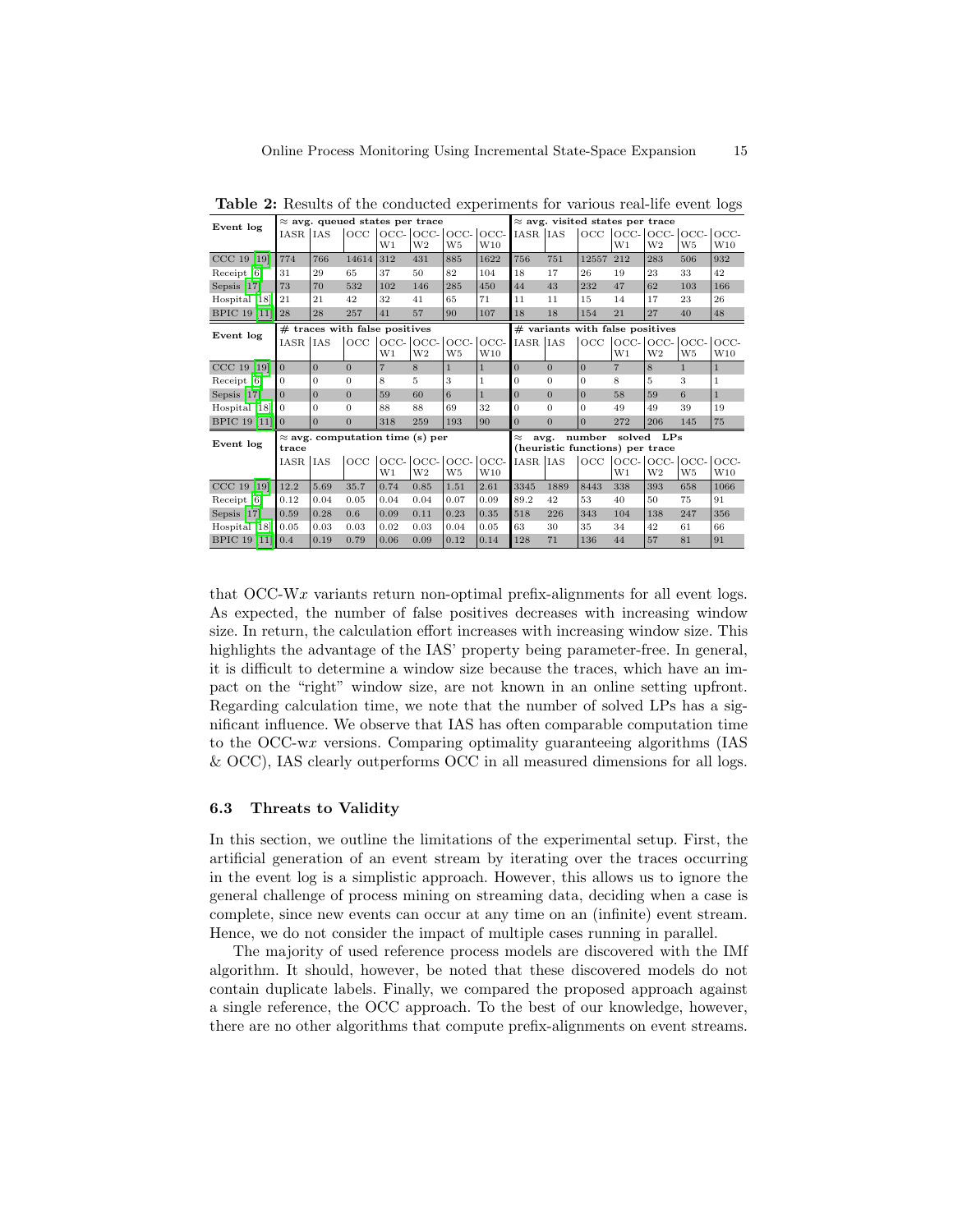# <span id="page-15-3"></span>7 Conclusion

In this paper, we proposed a novel, parameter-free algorithm to efficiently monitor ongoing processes in an online setting by computing a prefix-alignment once a new event occurs. We have shown that the calculation of prefix-alignments on an event stream can be "continued" from previous results on an extended search space with different goal states, while guaranteeing optimality. The proposed approach is designed for prefix-alignment computation since it utilizes specific properties of the search space regarding prefix-alignment computation and therefore, generally not transferable to other shortest path problems. The results show that the proposed algorithm outperforms existing approaches in many dimensions and additionally ensures optimality.

In future work, we plan to implement the proposed approach in real application scenarios and to conduct a case study. Thereby, we want to focus on limited storage capacities, which requires to decide whether a case is considered to be completed to free storage.

# References

- <span id="page-15-6"></span>1. van der Aalst, W.M.P.: The Application of Petri Nets to Workflow Management. Journal of Circuits, Systems, and Computers 8(1), 21–66 (1998), [http://dx.doi.](http://dx.doi.org/10.1142/S0218126698000043) [org/10.1142/S0218126698000043](http://dx.doi.org/10.1142/S0218126698000043)
- <span id="page-15-4"></span>2. van der Aalst, W.M.P., Adriansyah, A., van Dongen, B.F.: Replaying History on Process Models for Conformance Checking and Performance Analysis. Wiley Interdisc. Rew.: Data Mining and Knowledge Discovery 2(2), 182–192 (2012)
- <span id="page-15-0"></span>3. van der Aalst, W.M.P.: Process Mining - Data Science in Action, Second Edition. Springer (2016), <https://doi.org/10.1007/978-3-662-49851-4>
- <span id="page-15-5"></span>4. Adriansyah, A.: Aligning Observed and Modeled Behavior. Ph.D. thesis, Eindhoven University of Technology, Department of Mathematics and Computer Science (Jul 2014), <http://dx.doi.org/10.6100/IR770080>
- <span id="page-15-7"></span>5. Berti, A., van Zelst, S.J., van der Aalst, W.: Process mining for python (PM4Py): Bridging the gap between process-and data science. In: Proceedings of the ICPM Demo Track 2019, co-located with 1st International Conference on Process Mining (ICPM 2019), Aachen, Germany, June 24-26, 2019. p. 13–16 (2019), [http:](http://ceur-ws.org/Vol-2374/) [//ceur-ws.org/Vol-2374/](http://ceur-ws.org/Vol-2374/)
- <span id="page-15-8"></span>6. Buijs, J.: Receipt phase of an environmental permit application process ('WABO'), CoSeLoG project. Dataset (2014), [https://doi.org/10.4121/uuid:](https://doi.org/10.4121/uuid:a07386a5-7be3-4367-9535-70bc9e77dbe6) [a07386a5-7be3-4367-9535-70bc9e77dbe6](https://doi.org/10.4121/uuid:a07386a5-7be3-4367-9535-70bc9e77dbe6)
- <span id="page-15-1"></span>7. Burattin, A.: Online Conformance Checking for Petri Nets and Event Streams. In: Proceedings of the BPM Demo Track and BPM Dissertation Award co-located with 15th International Conference on Business Process Modeling (BPM 2017), Barcelona, Spain, September 13, 2017. (2017), [http://ceur-ws.org/Vol-1920/BPM](http://ceur-ws.org/Vol-1920/BPM_2017_paper_153.pdf) 2017 paper [153.pdf](http://ceur-ws.org/Vol-1920/BPM_2017_paper_153.pdf)
- <span id="page-15-2"></span>8. Burattin, A., van Zelst, S.J., Armas-Cervantes, A., , van Dongen, B.F., Carmona, J.: Online Conformance Checking Using Behavioural Patterns. In: Business Process Management - 16th International Conference, BPM 2018, Sydney, NSW, Australia, September 9-14, 2018, Proceedings. pp. 250–267 (2018), [https://doi.org/10.1007/](https://doi.org/10.1007/978-3-319-98648-7_15) [978-3-319-98648-7](https://doi.org/10.1007/978-3-319-98648-7_15) 15